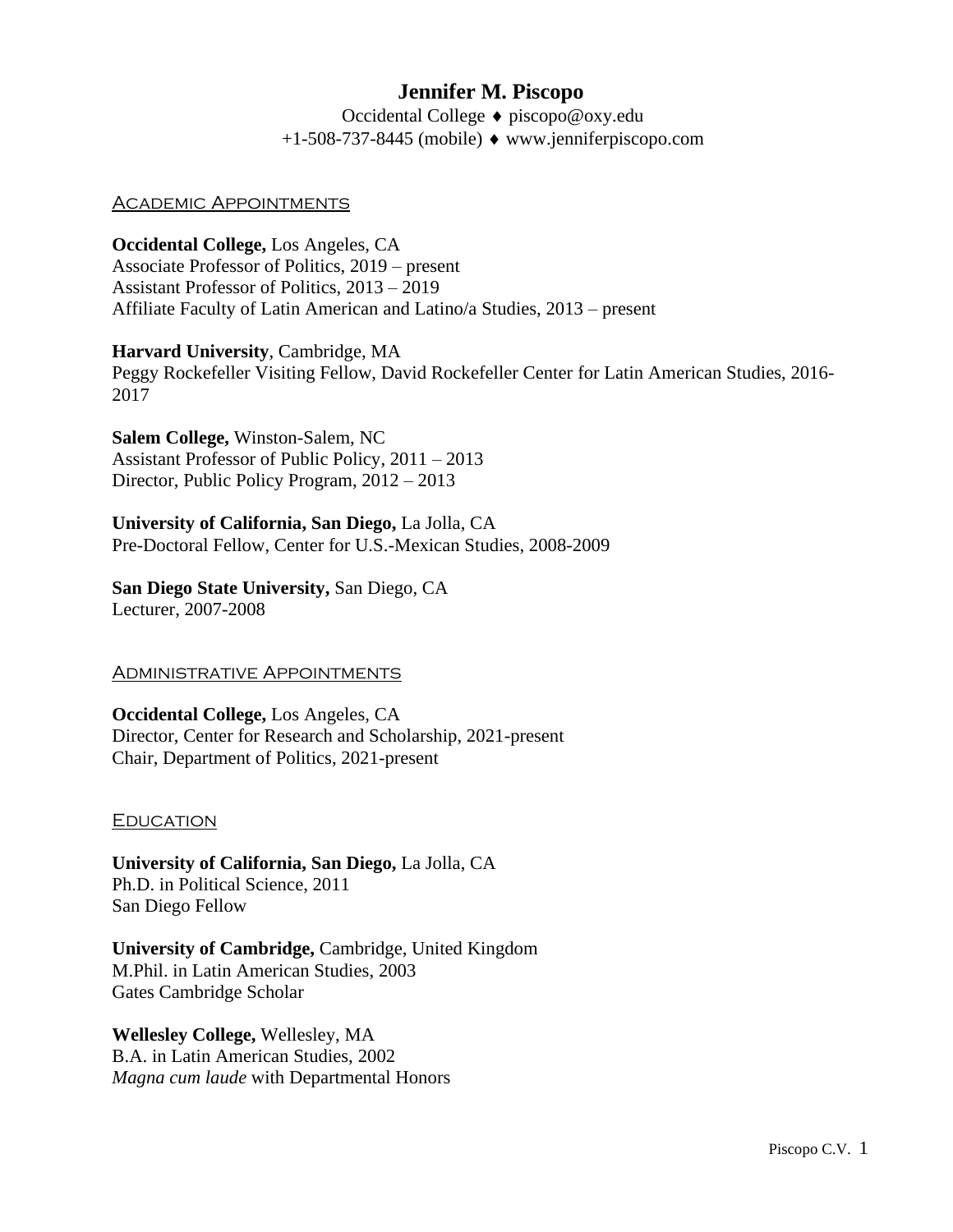### **PUBLICATIONS**

### **Peer-Reviewed Articles**

- 22. ["Policymaking, Constituency Service, and the Pandemic: How Working Remotely](https://doi.org/10.1080/00344893.2022.2034661)  [Transformed U.S. State Legislators' Representative Roles"](https://doi.org/10.1080/00344893.2022.2034661) (co-authored with Susan Franceschet). *Representation,* Online First.
- 21. ["Follow the Money: Gender, Incumbency, and Campaign Funding in Chile"](https://journals.sagepub.com/doi/10.1177/00104140211024300) (co-authored with Magda Hinojosa, Gwynn Thomas, and Peter Siavelis). 2022. *Comparative Political Studies* 55 (2): 222-253.
- 20. ["Women to the Rescue: The Gendered Effects of Public Discontent on Legislative](https://journals.sagepub.com/doi/abs/10.1177/1354068819856614.)  [Nominations in Latin America"](https://journals.sagepub.com/doi/abs/10.1177/1354068819856614.) (co-authored with Kendall Funk and Magda Hinojosa). 2021. *Party Politics* 27 (3): 465-477.
- 19. ["Group Identity, Ideology, or Recognition? Explaining Latin American Lawmakers' Support](https://www.cidob.org/es/articulos/revista_cidob_d_afers_internacionals/127/identidad_de_grupo_ideologia_o_reconocimiento_el_apoyo_de_los_y_las_legisladoras_a_las_cuotas_de_genero_en_america_latina)  [for Gender Quotas"](https://www.cidob.org/es/articulos/revista_cidob_d_afers_internacionals/127/identidad_de_grupo_ideologia_o_reconocimiento_el_apoyo_de_los_y_las_legisladoras_a_las_cuotas_de_genero_en_america_latina) (co-authored with Asbel Bohigues). 2021. *Revista CIDOB d'Afers Internacionals* 127 (April): 95-120.
- 18. ["Women Leaders and Pandemic Performance: A Spurious Correlation."](https://www.cambridge.org/core/journals/politics-and-gender/article/women-leaders-and-pandemic-performance-a-spurious-correlation/69FA5BD035CEE66F0FFFC61DF037DD0E) 2020. *Politics & Gender* 16 (4): 951-959.
- 17. ["How is Political Violence Gendered? Disentangling Motives, Forms, and Impacts"](https://journals.sagepub.com/doi/10.1177/0032321719881812) (coauthored with Gabrielle Bardall and Elin Bjarnegård). 2020. *Political Studies* 68 (4): 916- 935.
- 16. ["The Limits of Leaning In: Ambition, Recruitment, and Candidate Training in Comparative](https://www.tandfonline.com/doi/abs/10.1080/21565503.2018.1532917?journalCode=rpgi20)  [Perspective."](https://www.tandfonline.com/doi/abs/10.1080/21565503.2018.1532917?journalCode=rpgi20) 2019. *Politics, Groups, and Identities* 7 (4): 817-828.
- 15. ["Neither Penalized nor Prized: Feminist Legislators, Women's Representation, and Career](https://journals.sagepub.com/doi/full/10.1177/1866802X19876460)  [Paths in Argentina"](https://journals.sagepub.com/doi/full/10.1177/1866802X19876460) (co-authored with Mariana Caminotti). 2019. *Journal of Politics in Latin America* 11 (2): 181-203
- 14. ["All Male Panels? Representation and Democratic Legitimacy"](https://onlinelibrary.wiley.com/doi/abs/10.1111/ajps.12391) (co-authored with Amanda Clayton and Diana Z. O'Brien). 2019. *American Journal of Political Science* 63 (1): 113- 129.
- 13. ["Corporate Quotas and Symbolic Politics in Advanced](https://www.tandfonline.com/doi/abs/10.1080/1554477X.2018.1477396) Democracies" (co-authored with Susan Clark Muntean). 2018. *Journal of Women, Politics, and Policy* 39 (3): 285-309.
- 12. ["The Reactive Left: Gender Equality and the Latin American Pink Tide"](https://academic.oup.com/sp/article/24/4/345/4775169?guestAccessKey=38201593-98a6-45f8-b76a-e99385def4b4) (co-authored with Merike Blofield and Christina Ewig). 2017. *Social Politics* 24 (4): 345-369.
- 11. ["Still Left Behind: Gender, Political Parties, and Latin America's Pink Tide"](https://academic.oup.com/sp/article/24/4/399/4775165) (co-authored with Kendall D. Funk and Magda Hinojosa). 2017. *Social Politics* 24 (4): 399-424.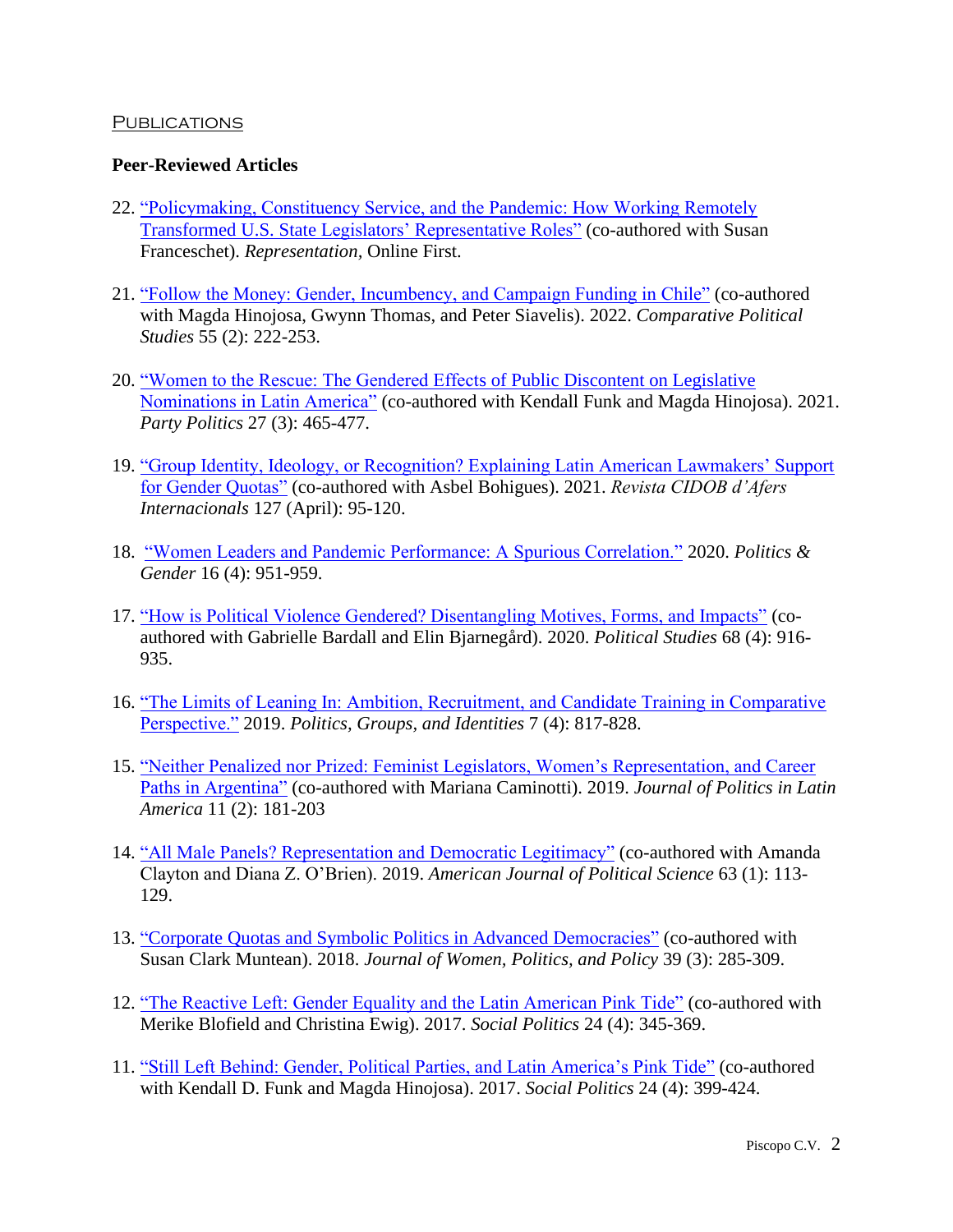- 10. ["When Informality Advantages Women: Quota Networks, Electoral Rules, and Candidate](https://www.cambridge.org/core/journals/government-and-opposition/article/when-informality-advantages-women-quota-networks-electoral-rules-and-candidate-selection-in-mexico/EEE342F39C2F423A30D30C0F8F5BAA9F)  [Selection in Mexico."](https://www.cambridge.org/core/journals/government-and-opposition/article/when-informality-advantages-women-quota-networks-electoral-rules-and-candidate-selection-in-mexico/EEE342F39C2F423A30D30C0F8F5BAA9F) 2016. *Government & Opposition* 51 (3): 487-512.
- 9. ["Democracy as Gender Balance: The Shift from Quotas to Parity in Latin America."](https://www.tandfonline.com/doi/full/10.1080/21565503.2015.1084936) 2016. *Politics, Groups, and Identities* 4 (2): 214-230.
- 8. ["Supermadres, Maternal Legacies, and Women's Political Participation in Contemporary](https://www.cambridge.org/core/journals/journal-of-latin-american-studies/article/supermadres-maternal-legacies-and-womens-political-participation-in-contemporary-latin-america/C5E4C8A4448BED97202936E1DBDF4090)  [Latin America"](https://www.cambridge.org/core/journals/journal-of-latin-american-studies/article/supermadres-maternal-legacies-and-womens-political-participation-in-contemporary-latin-america/C5E4C8A4448BED97202936E1DBDF4090) (co-authored with Susan Franceschet and Gwynn Thomas). 2016. *Journal of Latin American Studies* 48 (1): 1-32.
- 7. ["States as Gender Equality Activists: The Expansion of Quota Laws in Latin America."](https://www.cambridge.org/core/journals/latin-american-politics-and-society/article/states-as-gender-equality-activists-the-evolution-of-quota-laws-in-latin-america/527A27475AB26D20932BB7762EED84F2) 2015. *Latin American Politics and Society* 57 (3): 29-42.
- 6. ["Female Leadership and Sexual Health Policy in Argentina."](https://www.jstor.org/stable/43670155?seq=1) 2014. *Latin American Research Review* 49 (1): 104-127.
- 5. ["Sustaining Gendered Practices? Power and Elite Networks in Argentina"](https://journals.sagepub.com/doi/abs/10.1177/0010414013489379?journalCode=cpsa) (co-authored with Susan Franceschet). 2014. *Comparative Political Studies* 47 (1): 86-111.
- 4. ["Beyond Hearth and Home: Female Legislators, Feminist Policy Change and Substantive](http://www.scielo.edu.uy/pdf/rucp/v23nspe/v23nspe05.pdf)  [Representation in Mexico."](http://www.scielo.edu.uy/pdf/rucp/v23nspe/v23nspe05.pdf) 2014. *Revista [Uruguaya](http://www.fcs.edu.uy/pagina.php?PagId=1361&CatId=97&SubCatId=153) de Ciencia Política* [Uruguayan Political Science Review] 23 (2): 87-110.
- 3. ["Federalism, Decentralization, and Reproductive Rights in Argentina and Chile"](https://www.jstor.org/stable/42000262#metadata_info_tab_contents) (co-authored with Susan Franceschet). 2013. *Publius: The Journal of Federalism* 3 (1): 129-15.
- 2. ["Rethinking Descriptive Representation: Rendering Women in Legislative Debates."](https://academic.oup.com/pa/article-abstract/64/3/448/1443991) 2011. *Parliamentary Affairs* 64 (3): 448-472.
- 1. ["Gender Quotas and Women's Substantive Representation: Lessons from Argentina"](https://www.cambridge.org/core/journals/politics-and-gender/article/abs/gender-quotas-and-womens-substantive-representation-lessons-from-argentina/7AA9E3D4D0DEB6754A4528FDCCD9811D) (coauthored with Susan Franceschet). 2008. *Politics & Gender* 4 (3) 393-425.

## **Edited Collections**

- 4. *[Rethinking the Ambition Gap: Gender and Candidate Emergence in Comparative Perspective](https://www.ingentaconnect.com/content/bup/ejpg/2020/00000003/00000001)* (co-edited with Meryl Kenny). 2020. The European Journal of Politics and Gender 3 (1).
- 3. *[Backlash and the Future of Feminism](https://www.journals.uchicago.edu/toc/signs/2020/45/2)* (co-edited with Denise Walsh). 2020. *Signs: Journal of Women in Culture and Society* 45 (2).
- 2. *[The Left and Gender Equality: Achievements, Setbacks and Variation after Latin America's](https://academic.oup.com/sp/issue/24/4)  [Pink Tide](https://academic.oup.com/sp/issue/24/4)* (co-edited with Merike Blofield and Christina Ewig). 2017. *Social Politics* 24 (4).
- 1. *[The Impact of Gender Quotas](https://oxford.universitypressscholarship.com/view/10.1093/acprof:oso/9780199830091.001.0001/acprof-9780199830091)* (co-edited with Susan Franceschet and Mona Lena Krook). 2012. New York: Oxford University Press. (hardback and paperback published simultaneously)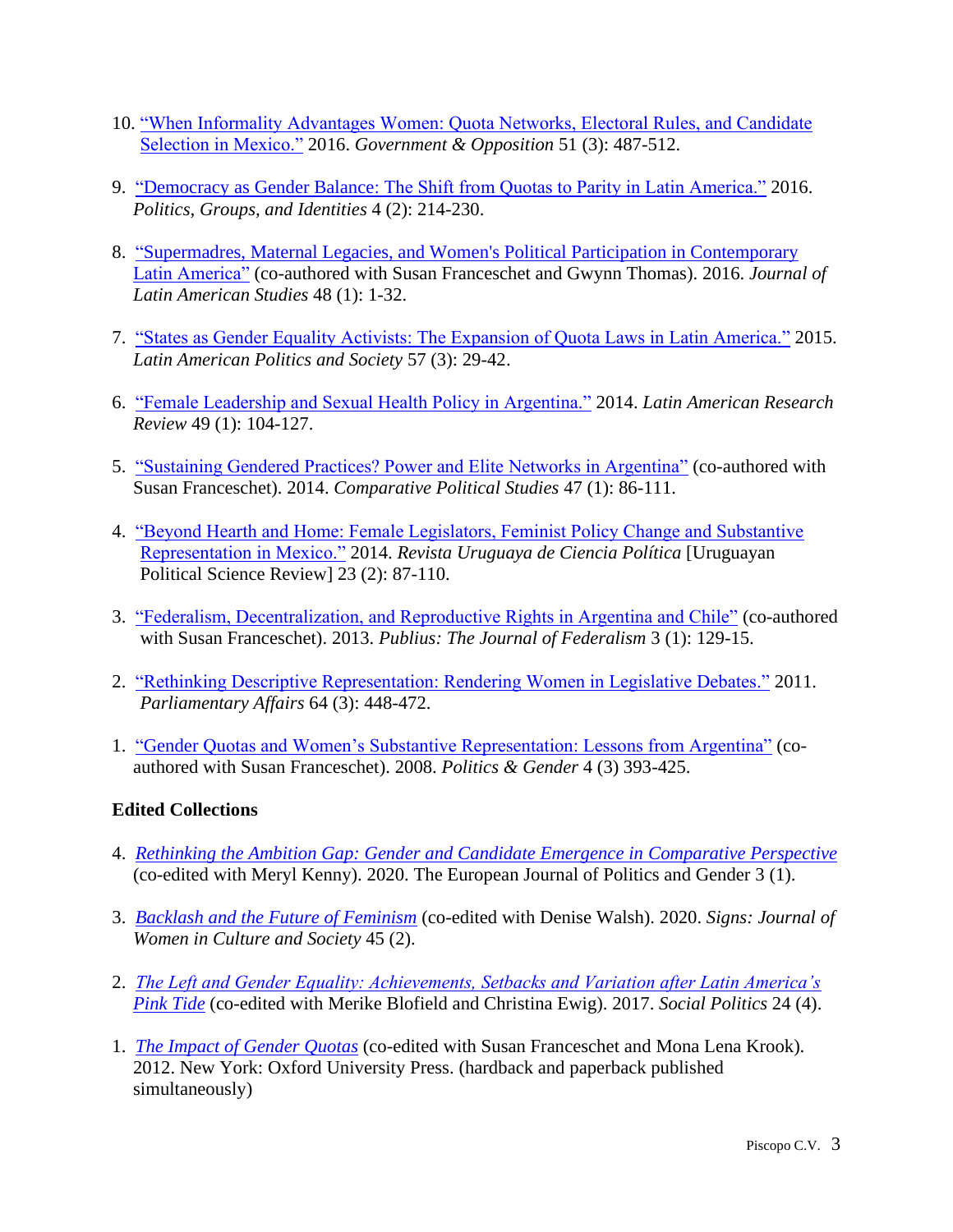## **Editor-Reviewed Articles**

- 6. ["Protecting Public Health in Adverse Circumstances: Subnational Women Leaders and](https://www.tandfonline.com/doi/abs/10.1080/13552074.2021.1982481?journalCode=cgde20)  [Feminist Policymaking During COVID-19"](https://www.tandfonline.com/doi/abs/10.1080/13552074.2021.1982481?journalCode=cgde20) (co-authored with Malliga Och). 2021. *Gender and Development* 29 (1-2): 547-568.
- 5. ["Chile's Constitutional Moment"](https://doi.org/10.1525/curh.2021.120.823.43) (co-authored with Peter Siavelis). 2021. *Current History* 120 (823): 43–49.
- 4. ["Rethinking the Ambition Gap: Gender and Candidate Emergence in Comparative](https://www.ingentaconnect.com/content/bup/ejpg/2020/00000003/00000001/art00001;jsessionid=1v1t2b0720548.x-ic-live-01)  [Perspective"](https://www.ingentaconnect.com/content/bup/ejpg/2020/00000003/00000001/art00001;jsessionid=1v1t2b0720548.x-ic-live-01) (co-authored with Meryl Kenny). 2020. *The European Journal of Politics and Gender* 3 (1): 3-10.
- 3. ["Introduction: Backlash and the Future of Feminism"](https://www.journals.uchicago.edu/doi/abs/10.1086/704950?journalCode=signs) (co-authored with Denise Walsh). 2020. *Signs: Journal of Women in Culture and Society* 45 (2): 267-279.
- 2. "State Capacity, Criminal Justice, and Political Rights: Rethinking Violence against Women in Politics." 2016. *Política y Gobierno* 32 (2): 437-458. (Published in [English](http://www.politicaygobierno.cide.edu/index.php/pyg/article/view/828/617) and [Spanish\)](http://www.politicaygobierno.cide.edu/index.php/pyg/article/view/828/616)
- 1. ["Equality, Democracy, and the Broadening and Deepening of Gender Quotas"](https://www.cambridge.org/core/journals/politics-and-gender/article/abs/equality-democracy-and-the-broadening-and-deepening-of-gender-quotas/54449EDF2D3707E12B393584B8A4B2DE) (co-authored with Susan Franceschet). 2013. *Politics & Gender* 9 (3): 310-316.

## **Peer-Reviewed Book Chapters**

- 7. "Locating Politics and Gender within the Violent Act" (co-authored with Elin Bjarnegård). 2022. In *Gender, Politics, and Violence,* Elin Bjarnegård and Pär Zetterberg, eds. Philadelphia: Temple University Press. In press.
- 6. "Party Over Gender: Young Adults' Evaluations of Political Leaders in California and Texas" (co-authored with Konstanca Dhima). 2022. *In Are Women Viewed as Leaders? Yes!*, Michelle M. Taylor-Robinson and Nehemia Geva, eds. London: Oxford University Press. Under contract.
- 5. ["Gender, Race, and Political Representation"](https://oxfordre.com/politics/view/10.1093/acrefore/9780190228637.001.0001/acrefore-9780190228637-e-1745) (co-authored with Kristin Wylie). 2020. In *Encyclopedia of Latin American Politics,* Harry Vanden and Gary Prevost, eds. New York: Oxford University Press. DOI: https://doi.org/10.1093/acrefore/9780190228637.013.1745.
- 4. ["Parity without Equality in Costa Rica."](https://oxford.universitypressscholarship.com/view/10.1093/oso/9780190851224.001.0001/oso-9780190851224-chapter-9) 2018. In *Gender and Representation in Latin America*, Leslie Schwindt-Bayer, ed. New York: Oxford University Press, 156-174.
- 3. "Motherhood and Politics in Latin America: Continuity and Change" (co-authored with Susan Franceschet and Gwynn Thomas). 2017. In *[Mothers and Others: The](https://www.ubcpress.ca/mothers-and-others) Impact of Parenthood [on Politics,](https://www.ubcpress.ca/mothers-and-others)* Amanda Bittner and Melanee Thomas, eds. Vancouver: University of British Columbia Press, 64-86.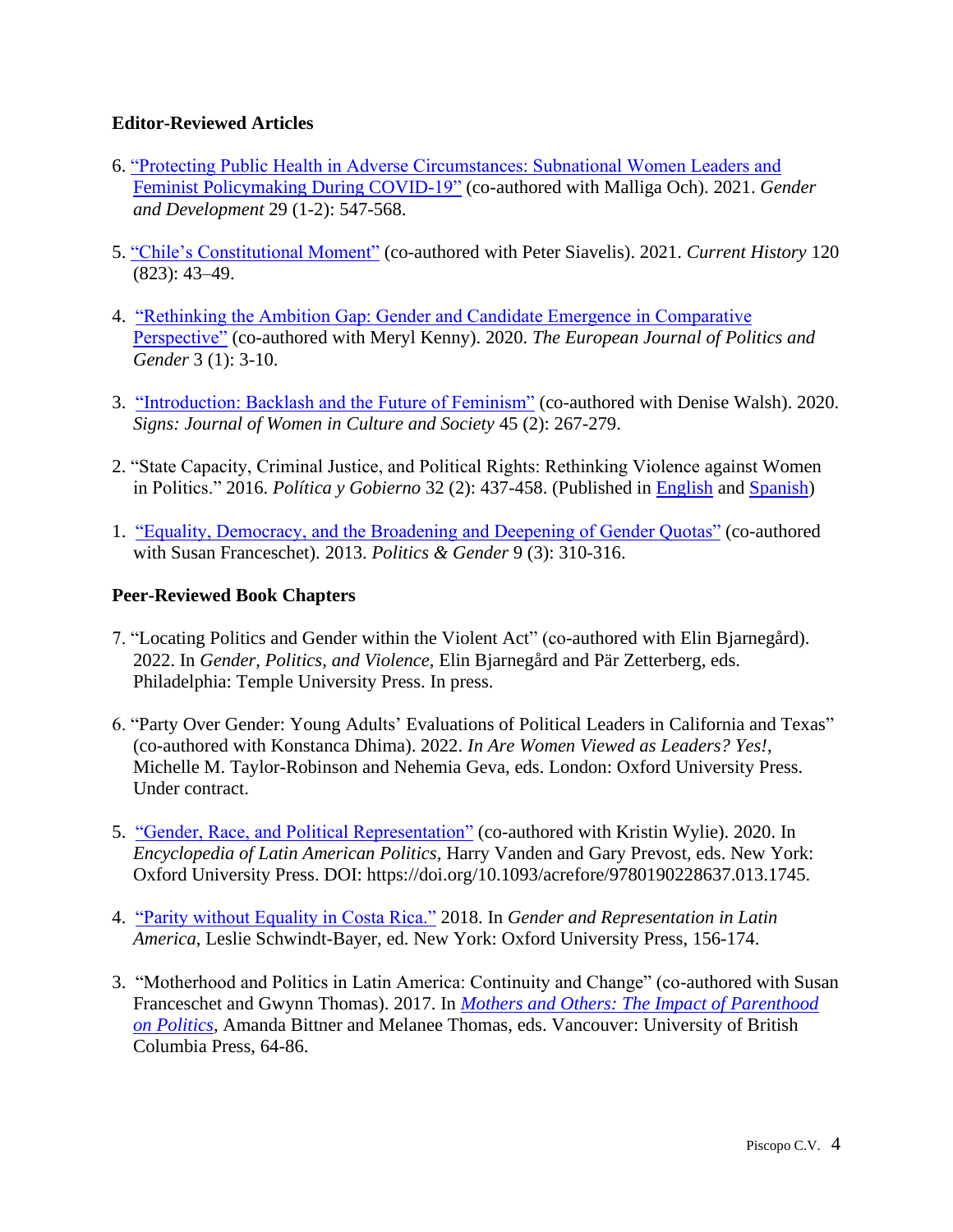- 2. ["Conceptualizing the Impact of Gender Quotas"](https://oxford.universitypressscholarship.com/view/10.1093/acprof:oso/9780199830091.001.0001/acprof-9780199830091-chapter-1) and ["Themes and Implications for Future](https://oxford.universitypressscholarship.com/view/10.1093/acprof:oso/9780199830091.001.0001/acprof-9780199830091-chapter-14)  [Research on Gender Quotas"](https://oxford.universitypressscholarship.com/view/10.1093/acprof:oso/9780199830091.001.0001/acprof-9780199830091-chapter-14) (co-authored with Susan Franceschet and Mona Lena Krook). 2012. In *The Impact of Gender Quotas*, Susan Franceschet, Mona Lena Krook, and Jennifer M. Piscopo, eds. New York: Oxford University Press, 3-24 and 229-242.
- 1. ["Gender and Political Backgrounds in Argentina"](https://oxford.universitypressscholarship.com/view/10.1093/acprof:oso/9780199830091.001.0001/acprof-9780199830091-chapter-3) (co-authored with Susan Franceschet). 2012. In *The Impact of Gender Quotas*, Susan Franceschet, Mona Lena Krook, and Jennifer M. Piscopo, eds. New York: Oxford University Press, 43-56.

## **Editor-Reviewed Book Chapters**

- 11. "Women Running in the World: Candidate Training Programs in Comparative Perspective." 2020. In *Good Reasons to Run*, Rachel Bernhard, Mirya Holman, Shauna Shames, and Dawn Teele, eds. Philadelphia: Temple University Press, 216-231.
- 10. "Democratic Crisis, the Turn to the Right, and Women's Political Participation: The 2018 Costa Rican Elections in Comparative Perspective." 2019. In *[The Limits of Democracy:](http://www.kerwa.ucr.ac.cr/bitstream/handle/10669/79800/Limites%20de%20la%20democracia%20digital%20completo.pdf?sequence=1&isAllowed=y)  Feminist Perspectives on the 2018 Elections*, María José Cascante Vindas, ed. San José: University of Costa Rica Press, 369-398. (Published in Spanish)
- 9. ["The Impact of Women in Parliament"](https://link.springer.com/chapter/10.1057/978-1-137-59074-9_4) (co-authored with Diana Z. O'Brien). 2019. In *The Handbook of Women's Political Rights*, Susan Franceschet, Mona Lena Krook, and Netina Tan, eds. New York: Palgrave, 53-72.
- 8. ["Electing Women to National Legislatures"](https://link.springer.com/chapter/10.1007/978-3-319-64006-8_7) (co-authored with Diana Z. O'Brien). 2018. In *Measuring Women's Political Empowerment across the Globe: Strategies, Challenges, and Future Research,* Amy C. Alexander, Catherine Bolzendahl, and Farida Jalalzai, eds. New York: Palgrave, 139-163.
- 7. "The Challenges with Legislation as Enforcement: Rethinking Responses to Violence against Women in Politics." 2018. In *[When Being in Politics Costs Your Life: The Fight against](https://archivos.juridicas.unam.mx/www/bjv/libros/10/4735/6.pdf)  Violence against Women in Politics in Latin America*, Flavia Freidenberg and Gabriela del Valle Pérez, eds. Mexico City: The National Autonomous University of Mexico, et al., 76- 101. (Published in Spanish)
- 6. "Challenging [Gender Inequality within the State: Policy Agencies and Quota Laws in Latin](https://link.springer.com/chapter/10.1057/978-1-349-95009-6_5)  [America"](https://link.springer.com/chapter/10.1057/978-1-349-95009-6_5) (co-authored with Gwynn Thomas). 2017. In *Women, Politics, and Democracy in Latin America,* Tomáš Došek, Flavia Freidenberg, Mariana Caminotti, and Betilde Muñoz-Pogossian, eds. New York: Palgrave, 69-87.
- 5. "Leveraging Informality, Rewriting Formal Rules: The Implementation of Gender Parity in Mexico." 2017. In *Gender and Informal Institutions*, Georgina Waylen, ed. New York: Rowman and Littlefield, 137-160.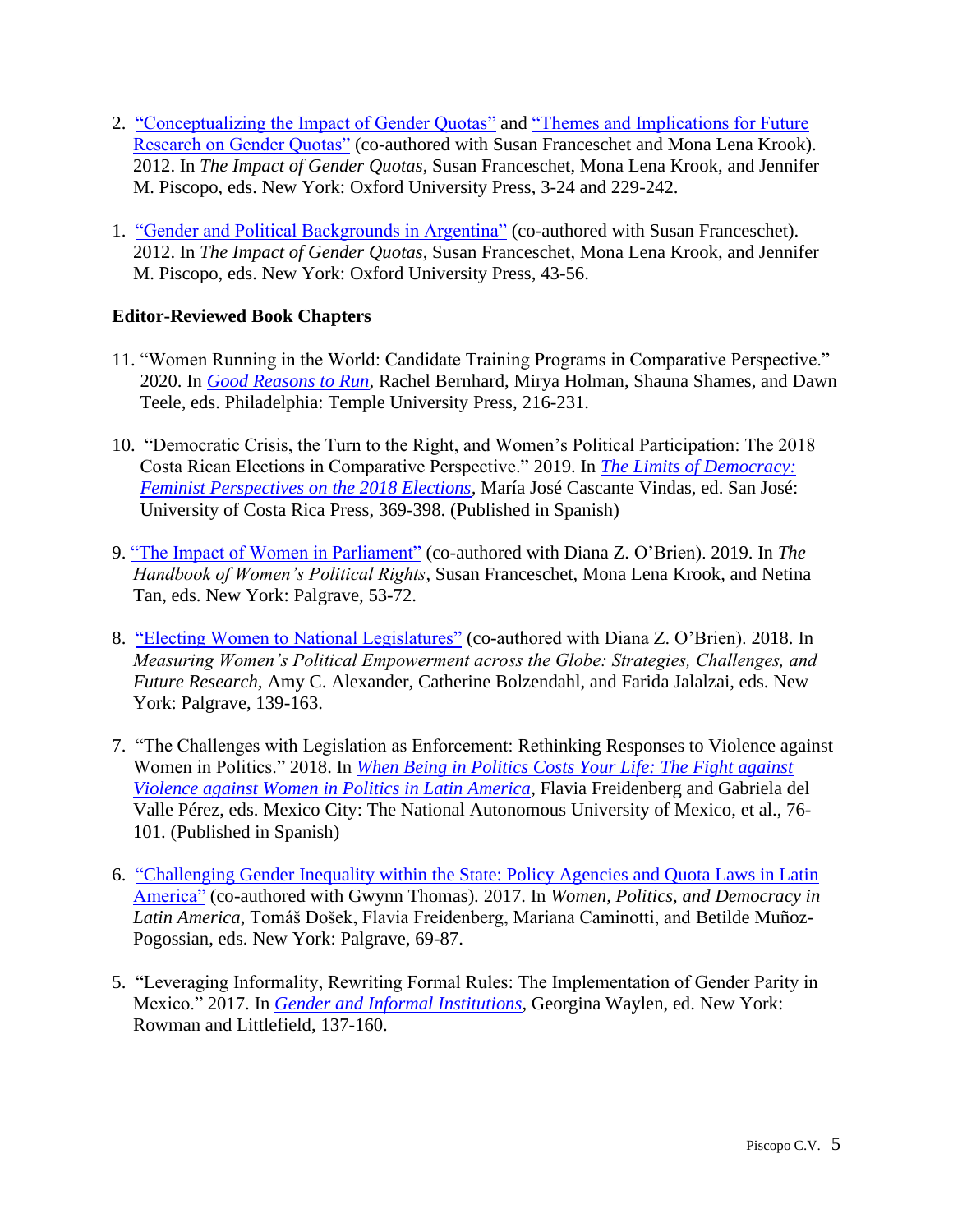- 4. "Quota Laws and Women's Political Rights: Positive Actions for Gender Equality in Latin America." 2016. In *Democracy and its Discontents in Latin America*, Joe Foweraker and Dolores Trevizo, eds. Boulder: Lynne Rienner, 149-169.
- 3. "Men's Gendered Interests and Conservatism in the Argentine Congress." 2014. In *[Gender,](https://rowman.com/ISBN/9781907301711/Gender-Conservatism-and-Political-Representation)  [Conservatism, and Political Representation,](https://rowman.com/ISBN/9781907301711/Gender-Conservatism-and-Political-Representation)* Sarah Childs and Karen Celis, eds. Essex, UK: ECPR Press, 209-227.
- 2. ["Gender Quotas and Equity Promotion in Mexico."](https://www.peterlang.com/view/9781453902479/9781453902479.00005.xml) 2011. In *The Diffusion of Gender Quotas: Latin America and Beyond,* Adriana Piatti Crocker, ed. New York: Peter Lang, 36-52.
- 1. ["Primera Dama, Prima Donna? Media Constructions of Cristina Fernández de Kirchner in](https://publisher.abc-clio.com/9780313382499/)  [Argentina."](https://publisher.abc-clio.com/9780313382499/) 2010. In *Cracking the Highest Glass Ceiling: A Global Comparison of Women's Campaigns for Executive Office,* Rainbow Murray, ed. New York: Praeger, 197-219.

## **Book Reviews**

- 6. *Cabinets, Ministers, and Gender,* [by Claire Annesley, Karen Beckwith, and Susan](https://www.cambridge.org/core/journals/perspectives-on-politics/article/cabinets-ministers-and-gender-by-claire-annesley-karen-beckwith-and-susan-franceschet-new-york-oxford-university-press-2019-334p-9900-cloth-2995-paper-the-inclusion-calculation-why-men-appropriate-womens-representation-by-melody-e-valdini-new-york-oxford-university-press-2019-208p-9900-cloth-2795-paper/0CB4B1CBFD9BC48B44068D8A48888E01)  Franceschet, and *[The Inclusion Calculation: Why Men Appropriate Women's Representation,](https://www.cambridge.org/core/journals/perspectives-on-politics/article/cabinets-ministers-and-gender-by-claire-annesley-karen-beckwith-and-susan-franceschet-new-york-oxford-university-press-2019-334p-9900-cloth-2995-paper-the-inclusion-calculation-why-men-appropriate-womens-representation-by-melody-e-valdini-new-york-oxford-university-press-2019-208p-9900-cloth-2795-paper/0CB4B1CBFD9BC48B44068D8A48888E01)*  [by Melody E. Valdini.](https://www.cambridge.org/core/journals/perspectives-on-politics/article/cabinets-ministers-and-gender-by-claire-annesley-karen-beckwith-and-susan-franceschet-new-york-oxford-university-press-2019-334p-9900-cloth-2995-paper-the-inclusion-calculation-why-men-appropriate-womens-representation-by-melody-e-valdini-new-york-oxford-university-press-2019-208p-9900-cloth-2795-paper/0CB4B1CBFD9BC48B44068D8A48888E01) 2020. *Perspectives on Politics* 18 (4): 1238-1240.
- 5. *[Pacific Women in Politics: Gender Quota Campaigns in the Pacific Islands,](https://www.tandfonline.com/doi/full/10.1080/14662043.2020.1824346)* by Kerryn Baker. 2020. *Commonwealth and Comparative Politics* 58 (4): 518-520.
- 4. *[Gendering Legislative Behavior: Institutional Constraints and Collaborations,](https://www.cambridge.org/core/journals/perspectives-on-politics/article/abs/gendering-legislative-behavior-institutional-constraints-and-collaborations-by-tiffany-d-barnes-new-york-cambridge-university-press-2016-310p-9999-cloth-3499-paper/13FAB42A1D6C4BAD854E4DB3DFA348C8)* by Tiffany D. Barnes. 2017. *Perspectives on Politics* 15 (1): 57-58.
- 3. *[Women of Power: Half a Century of Female Presidents and Prime Ministers Worldwide,](https://www.cambridge.org/core/journals/journal-of-latin-american-studies/article/abs/torild-skard-women-of-power-half-a-century-of-female-presidents-and-prime-ministers-worldwide-bristol-uk-and-chicago-il-policy-press-2015-pp-xiii-499-2899-5500-pb/0C3F16C20E8E26A87FF914E02ACD32B5)* by Torild Skard. 2016. *Journal of Latin American Studies* 48 (4): 875-877.
- 2. *[Representation: The Case of Women,](https://www.tandfonline.com/doi/full/10.1080/1554477X.2016.1153351#abstract)* edited by Maria C. Escobar-Lemmon and Michelle M. Taylor-Robinson. 2016. *The Journal of Women, Politics and Policy* 37 (2): 234-236.
- 1. *[Gender and Populism in Latin America: Passionate Politics](https://www.tandfonline.com/doi/abs/10.1080/1554477X.2011.613713)*, edited by Karen Kampwirth. 2011. *The Journal of Women, Politics, and Policy* 32 (4): 370-372.

## **Manuscripts in Progress**

- 4. "Women Grab Back: Exclusion, Policy Threat, and Political Ambition" (co-authored with Amanda Clayton and Diana Z. O'Brien). *American Political Science Review,* Revise and Resubmit. (Revisions returned)
- 3. "Electing Women Matters: Mapping Latin American Elites' Attitudes about Gender Equality" (co-authored with Amy Alexander and Asbel Bohigues). *Political Research Quarterly,* Revise and resubmit.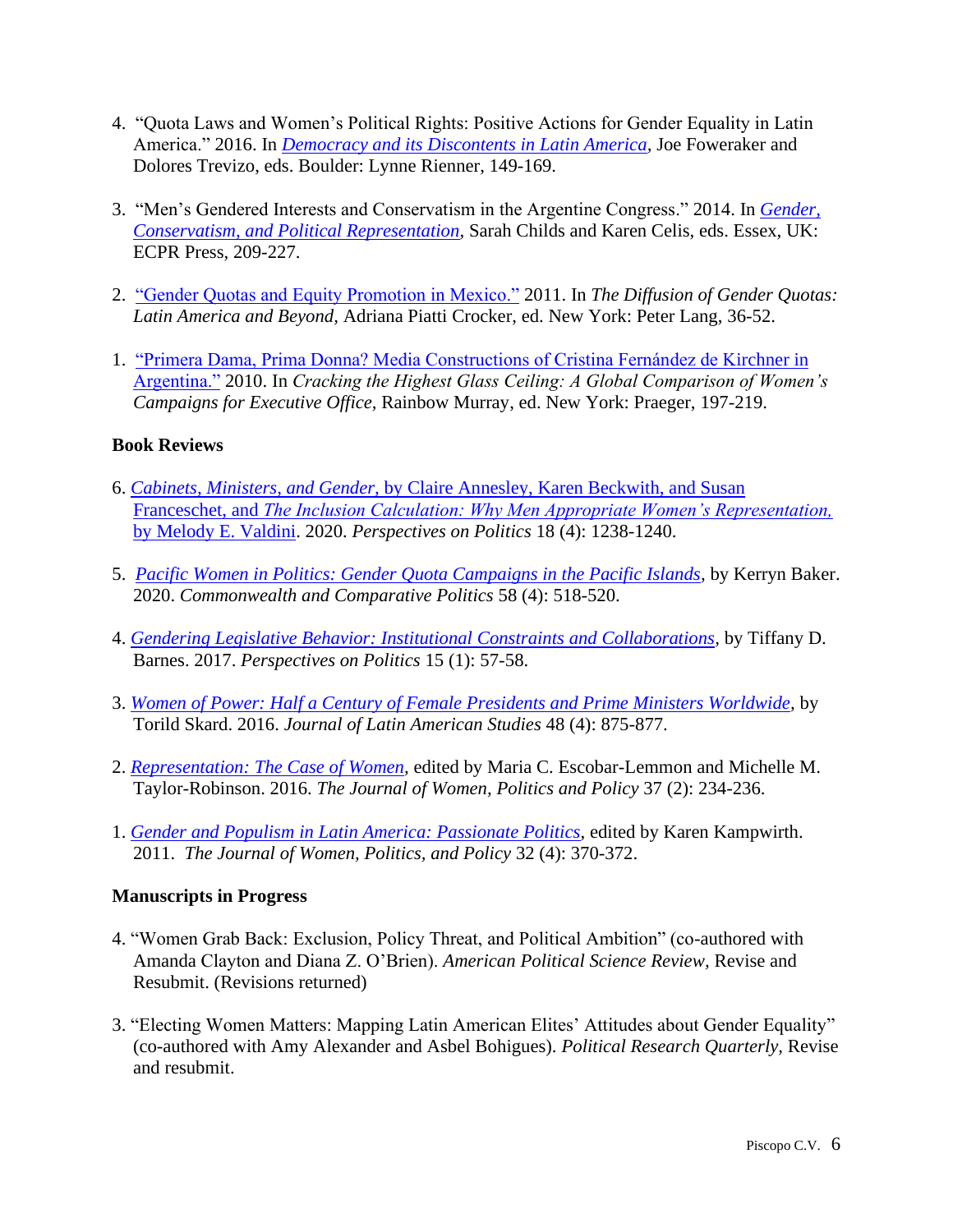- 2. "Exclusion by Design: Locating Power in Mansbridge's Account of Descriptive Representation" (co-authored with Amanda Clayton and Diana Z. O'Brien). *Politics & Gender,* Accept pending minor revisions. (Revisions returned)
- 1. "Gender and Political Representation in Times of Crisis" Symposium with original introductory essay (co-edited and co-authored with Diana Z. O'Brien), *Politics & Gender,*  Accept pending revisions. (Revisions returned)

## Research Awards

- 6. "'She's Too Ambitious': Does Running for Office Penalize Women in Politics?" (with Katelyn Stauffer), Carrie Chapman Catt Prize for research on women in politics, Iowa State University.
- 5. "All Male Panels? Representation and Democratic Legitimacy" (co-authored with Amanda Clayton and Diana Z. O'Brien). 2017. Midwest Political Science Association. *Sophonisba Breckinridge Award for the Best Paper presented in Women and Politics*
- 4. "Inclusive Institutions versus Feminist Advocacy: Women's Legislative Committees and Caucuses in Latin America." 2014. The International Political Science Association. *Wilma Rule Award for Best Paper on Gender and Politics*
- 3. "States as Gender Equality Activists: The Diffusion of Quotas in Latin America." 2014. The Latin American Studies Association. *Elsa Chaney Award from Gender and Feminist Research Studies Section*
- 2. "Do Women Represent Women? Gender and Policy in Argentina and Mexico." 2011. PhD Dissertation, University of California, San Diego.  *Best Dissertation Award from the American Political Science Association, Women & Politics Research Section*
- 1. "Confronting Violence against Women: Debates on Gender and Policy in Latin America*.*" 2003. MPhil Thesis, University of Cambridge. *Received Distinction*

## **SELECTED POPULAR WRITING**

- 31. [""How Chile's constitutional overhaul emboldened the right"](https://foreignpolicy.com/2022/05/23/chile-new-constitution-democracy-right-wing-latin-america/) (co-authored with Peter Siavelis), *Foreign Policy,* May 23, 2022.
- 30. ["In Colombia, an activist, feminist lawyer is running for VP"](https://www.washingtonpost.com/politics/2022/04/29/marquez-petro-colombia-election-may29-afrocolombian/) (co-authored with Julia Zulver). *The Washington Post*, April 29, 2022.
- 29. ["International Women's Day reminds us that the pandemic hurt gender equality. A lot."](https://www.washingtonpost.com/politics/2022/03/08/iwd-pandemic-gender-recovery/) *The Washington Post*, March 8, 2022.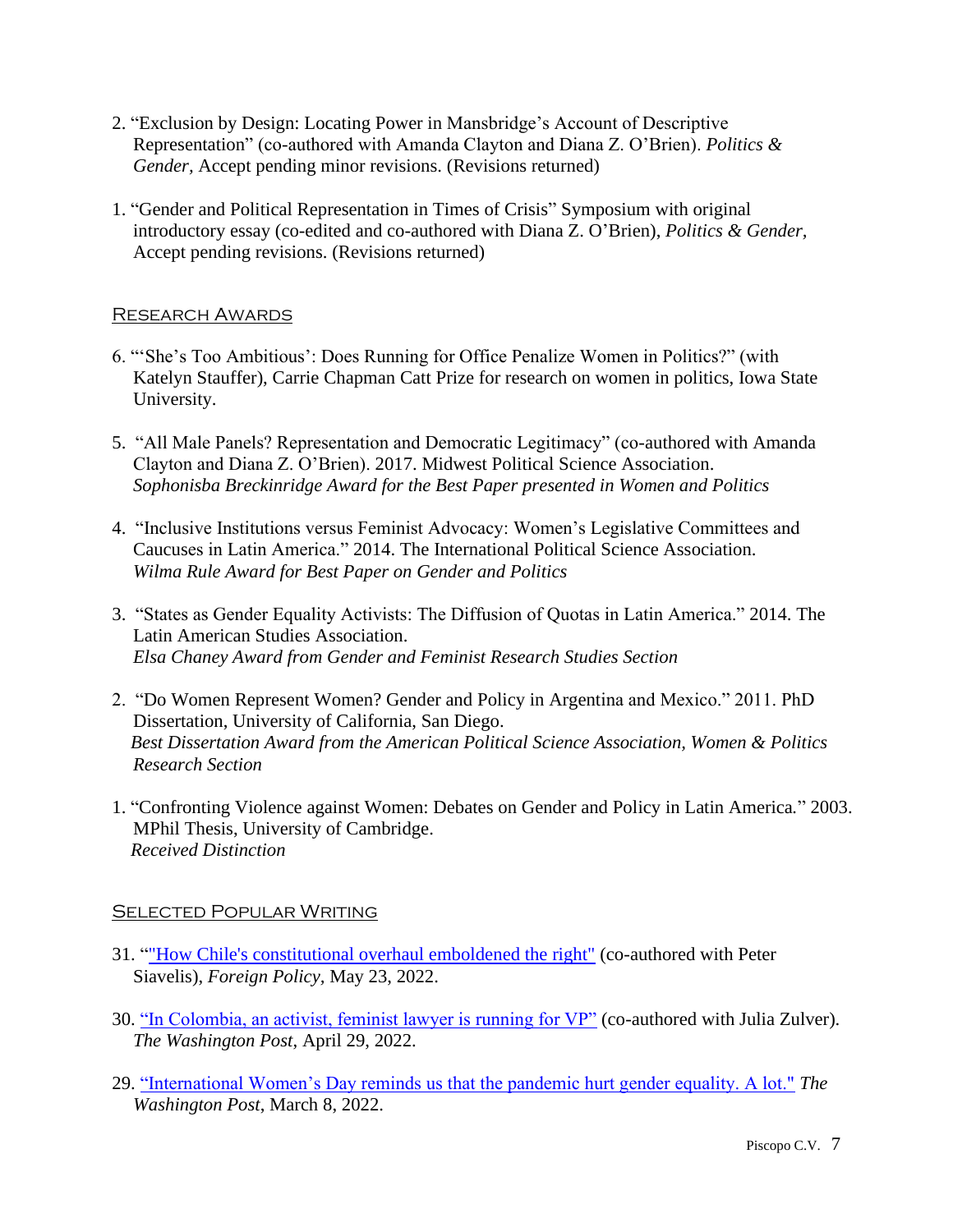- 28. "Honduras' Xiomara Castro ends Latin America's drought of women presidents." 2022. *Australian Outlook,* January
- 27. ["Chile's presidential runoff pits Pinochet supporter against left-wing reformer"](https://www.washingtonpost.com/politics/2021/12/01/chile-presidential-election-reform-backlash/) (co-authored with Pamela Figueroa Rubio Peter Siavelis. 2021. *The Washington Post,* December 1.
- 26. ["To build back better, listen to women."](https://www.worldpoliticsreview.com/articles/30030/build-back-better-must-address-the-pandemic-s-effects-on-women) 2021. *World Politics Review,* October 13.
- 25. ["Mexico's political parties did the minimum to meet gender parity rules"](https://www.washingtonpost.com/politics/2021/06/14/mexicos-political-parties-did-minimum-meet-gender-parity-rules-female-candidates-scored-big-anyway/) (co-authored with Lorena Vázquz Correa). 2021. *The Washington Post,* June 14.
- 24. ["'Parity in Everything': What Mexico Can Teach Us About Women's Representation."](https://msmagazine.com/2021/06/04/mexico-midterm-elections-parity-women-representation-politics/) 2021. *Ms. Magazine,* June 8.
- 23. ["Electing Chile's constitutional convention: Nothing about us without us."](https://nacla.org/news/2021/05/10/chile-constitutional-convention-election-women) *NACLA Report on the Americas*. 2021. May 12.
- 22. ["Women Leaders and Superior Covid-19 Performance."](https://revista.drclas.harvard.edu/women-leaders-and-superior-covid-19-performance/) *Revista: Harvard Review of Latin American Studies*. 2021. February 23.
- 21. ["Biden promised the most diverse cabinet in history. So where are the Latinas?"](https://www.thelily.com/biden-promised-the-most-diverse-cabinet-in-history-so-where-are-the-latinas/) (co-authored with Anna Sampaio). *The Lily* (*The Washington Post).* 2020. December 29.
- 20. ["Being a woman in politics shouldn't come with death threats."](https://msmagazine.com/2020/12/02/violence-against-women-being-a-woman-in-politics-shouldnt-come-with-death-threats/) 2020 *Ms. Magazine.*  December 2.
- 19. ["Chile voted to write a new constitution"](https://t.co/oN5nZ1qE6I?amp=1) (co-authored with Peter Siavelis). 2020. *The Washington Post,* October 30.
- 18. ["When Do Quotas in Politics Work? Latin America Offers Lessons."](https://americasquarterly.org/article/when-do-quotas-in-politics-work-latin-america-offers-lessons/) *Americas Quarterly*, October 22, 2020.
- 17. ["How women vote: separating myth from reality."](https://www.smithsonianmag.com/history/how-have-women-voted-suffrage-180975979/) 2020. *Smithsonian Magazine.* October 6.
- 16. ["Are women leaders better at fighting the coronavirus?"](https://www.washingtonpost.com/politics/2020/08/26/are-female-leaders-better-fighting-covid-19/) (co-authored with Kendall Funk). 2020. *The Washington Post,* August 26.
- 15. ["Moving History Along."](https://bostonreview.net/forum/what-does-it-take-get-women-elected/jennifer-m-piscopo-moving-history-along) 2020. *The Boston Review.* August 17.
- 14. ["The right to be elected."](http://bostonreview.net/politics-gender-sexuality/jennifer-m-piscopo-what-does-it-take-get-women-elected) 2020. *The Boston Review*. August 3. (Cover story)
- 13. "Fighting covid-19: gender gap or science versus conspiracy theories?" 2020. *El País*  (Spain), June 2. (Published in [Spanish;](http://agendapublica.elpais.com/brecha-de-genero-o-ciencia-vs-teorias-conspiratorias/) Reprinted in [English\)](https://graduateinstitute.ch/communications/news/gender-and-other-drivers-leaders-policy-responses-coronavirus)
- 12. ["Without women there is no democracy"](http://bostonreview.net/politics-gender-sexuality/jennifer-m-piscopo-shauna-l-shames-without-women-there-no-democracy) (co-authored with Shauna Shames). 2020. *The Boston Review,* May 20.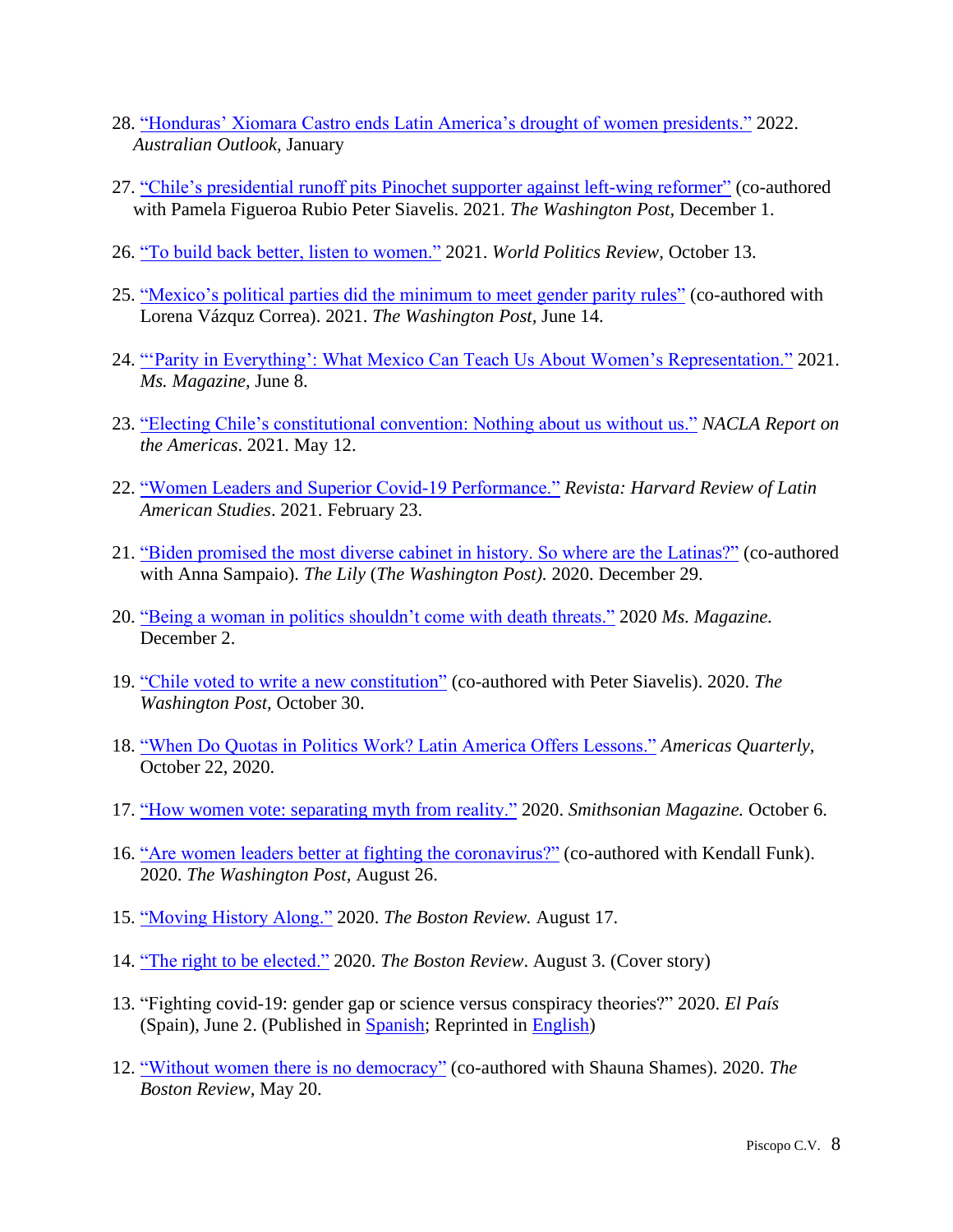- 11. ["What the U.S. can learn from Mexico on women's issues"](https://msmagazine.com/2020/05/19/mexico-feminist-foreign-policy-what-the-u-s-can-learn-from-mexico-on-womens-issues/) (co-authored with Magda Hinojosa). 2020. *Ms. Magazine,* May 19.
- 10. ["States of feminist resistance: Women legislators make a difference."](https://msmagazine.com/2020/04/13/states-of-feminist-resistance-how-progressive-women-legislators-make-a-difference/) 2020. *Ms. Magazine,*  April 13.
- 9. ["More women in Mexico's foreign policy"](https://www.milenio.com/opinion/jennifer-piscopo-magda-hinojojosa/columna-jennifer-piscopo-magda-hinojosa/mas-mujeres-en-la-politica-exterior-mexicana) (co-authored with Magda Hinojosa). 2020. *El Milenio* (Mexico), March 7. (Spanish)
- 8. ["After weeks of Latin American protests, expect to see more women in office"](https://www.washingtonpost.com/politics/2019/11/06/after-weeks-latin-american-protests-expect-see-more-women-elected-office/?wpisrc=nl_cage&wpmm=1) (co-authored with Kendall Funk and Magda Hinojosa). 2019. *The Washington Post,* November 6.
- 7. ["The growing leadership of women in Latin America."](https://www.lavanguardia.com/vanguardia-dossier/20190922/47504769466/liderazgo-mujeres-crece-america-latina.html) 2019. *Vanguardia Dossier* (Spain), September 22. (Spanish)
- 6. ["Republicans on the Senate Judiciary Committee have a problem: They're all men"](http://www.latimes.com/opinion/op-ed/la-oe-piscopo-kavanaugh-ford-20180926-story.html) (coauthored with Amanda Clayton and Diana Z. O'Brien). 2018. *The Los Angeles Times,*  September 26.
- 5. ["Women won big in Mexico's elections"](https://www.washingtonpost.com/news/monkey-cage/wp/2018/07/11/women-won-big-in-mexicos-elections-taking-nearly-half-the-legislatures-seats-heres-why/?utm_term=.f794939ad3e7&wpisrc=nl_cage&wpmm=1) (co-authored with Magda Hinojosa). 2018. *The Washington Post,* July 12.
- 4. ["Latin America's female leadership void."](https://www.nytimes.com/2018/02/05/opinion/michelle-bachelet-women-politics.html) 2018. *The New York Times,* February 5.
- 3. ["Americans don't like it when men \(and only men\) make decisions about women"](https://www.washingtonpost.com/news/monkey-cage/wp/2017/04/04/americans-dont-like-it-when-men-and-only-men-make-decisions-about-women/?utm_term=.b49709dda1b3) (coauthored with Amanda Clayton and Diana Z. O'Brien). 2017. *The Washington Post,* April 4.
- 2. ["L.A. Women Lead the Way"](http://msmagazine.com/blog/2017/03/24/l-women-lead-way/) (co-authored with Nancy L. Cohen). 2017. *Ms. Magazine,*  March 24.
- 1. ["What's good for women and girls is good for LA County"](http://www.latimes.com/opinion/op-ed/la-oe-piscopo-cohen-county-womens-initiative-20161212-story.html) (co-authored with Nancy L. Cohen). 2016. *The Los Angeles Times,* December 12.
- 0. [List of media appearances](https://www.jenniferpiscopo.com/media/) in the domestic and international press

#### **CONSULTING** I

## **Papers and Publications**

- 12. "From Making Commitments to Realizing Change: Local and Regional Governments' Progress on Gender Equality: Report for the Global Taskforce Localization Report of Sustainable Development Goal 5." 2022. United Cities and Local Government.
- 11. ["Effective, decisive, and inclusive: Women's leadership in COVID-19 response and](https://www.unwomen.org/en/digital-library/publications/2021/10/effective-decisive-and-inclusive-womens-leadership-in-covid-19-response-and-recovery#view)  [recovery"](https://www.unwomen.org/en/digital-library/publications/2021/10/effective-decisive-and-inclusive-womens-leadership-in-covid-19-response-and-recovery#view) (co-authored with Malliga Och). 2021. UN Women.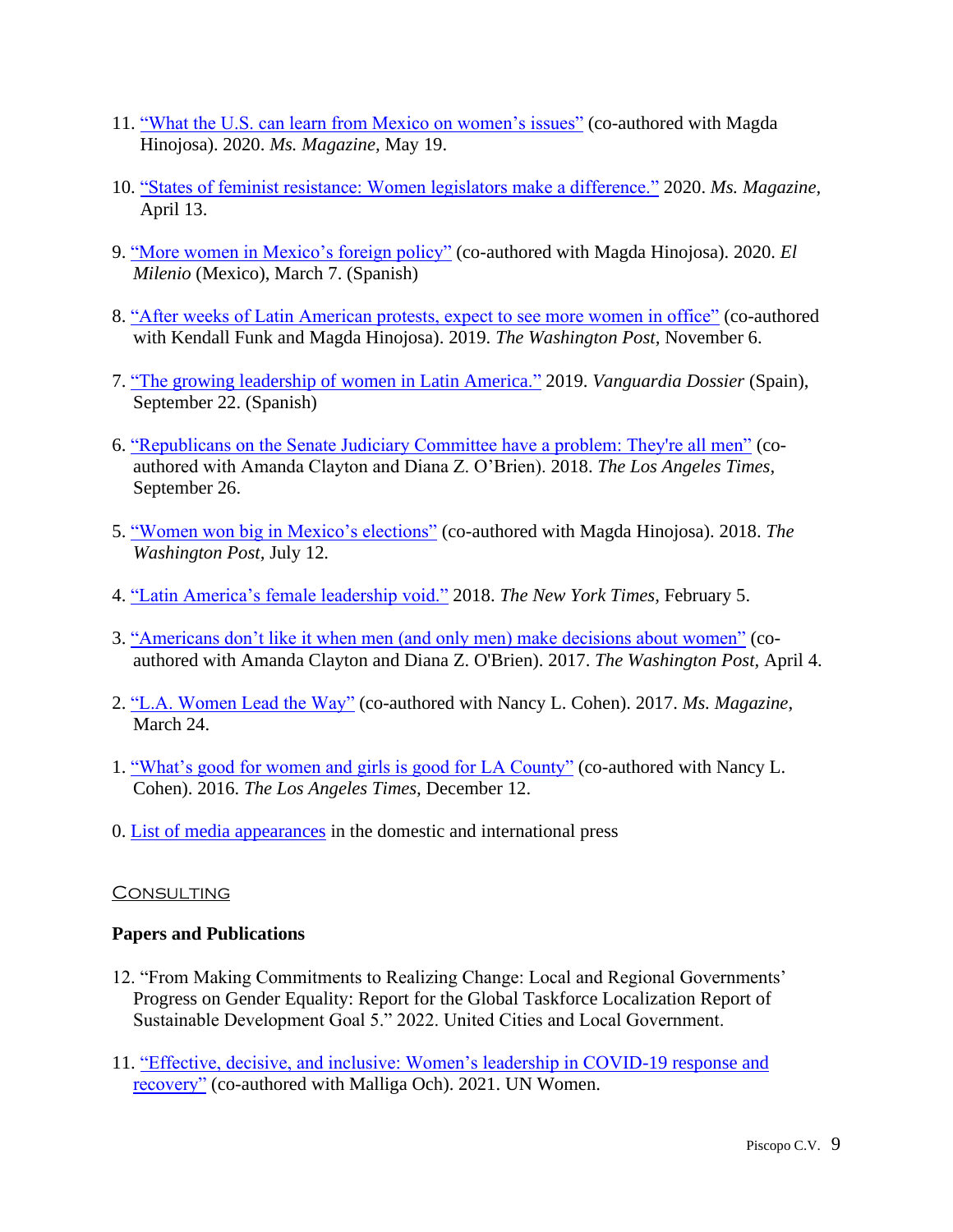- 10. ["Pathways to Advancing Feminist Policies in a Challenging Political Context:](https://www.unwomen.org/-/media/headquarters/attachments/sections/library/publications/2021/think-piece-pathways-to-building-back-better-en.pdf?la=en&vs=4432) [Building Back Better from COVID-19."](https://www.unwomen.org/-/media/headquarters/attachments/sections/library/publications/2021/think-piece-pathways-to-building-back-better-en.pdf?la=en&vs=4432) 2021. UN Women: Data and Research Section.
- 9. "Gender Mainstreaming in Advanced Industrialized Democracies." 2021. Gender Equity Policy Institute.
- 8. ["Impact of Women's Leadership in Public Life and Decision-Making."](https://www.unwomen.org/-/media/headquarters/attachments/sections/csw/65/egm/piscopo_women%20impact_ep13_egmcsw65.pdf?la=en&vs=4743) 2020. UN Women: Published background paper for the Expert Group Meeting on "Women's Full and Effective Participation in Public Life."
- 7. ["Women in Politics in Latin America."](https://www.kas.de/documents/288143/11335016/KAS_women_2020_JenniferMPiscopo.pdf/1ea439f9-75eb-2fea-ed01-f68c21fffd7b?t=1610705826558) 2020. In *Women, Policy, and Political Leadership,*  Christian Echle and Megha Sarmah, eds. Singapore: UN Women and the Konrad-Adenauer-Stiftung Foundation, 77-88.
- 6. "Women's Political Representation in Mexico." 2020. Seoul: Korean Women's Development Institute. (Translated and published in Korean).
- 5. "National Gender Observatories: Monitoring Women's Political Participation in Latin America." 2018. UN Women: Unpublished background paper for handbook on creating national gender observatories.
- 4. "Legislative Trends to Mitigate Violence against Women in Politics in Latin America and the Caribbean." 2018. UN Women: Unpublished background paper for volume "Preventing Violence against Women in Elections: A Programming Guide."
- 3. "Quotas in Large Companies." 2014. In *Gender in the Workplace: Gaps in Access to Decision-Making Posts*, United Nations Development Programme, Contributions to Human Development in Argentina #8. (Published in Spanish)
- 2. ["Women's Representation in Latin American and the Caribbean"](http://webarchive.ssrc.org/working-papers/CPPF_WomenInPolitics_02_Htun_Piscopo.pdf) (co-authored with Mala Htun). 2014. New York: Social Science Research Council.
- 1. "Promoting Women's Right to Be Elected: Twenty Five Years of Quotas in Latin America" (co-authored with Magda Hinojosa). 2013. In *Gender Quotas: Comparative Perspectives*, José Alejandro Luna Ramos, ed. Mexico City: Electoral Tribunal of the Federal Judicial Power, 55-107. (Published in Spanish)

## **Invited Presentations**

- 17. "Women's Political Representation in Latin America." 2022. LatinasRepresent and Represent Women, USA. (virtual)
- 16. "Women and Leadership after the Pandemic." 2022. Cambridge Festival Ideas, the University of Cambridge, UK. (virtual)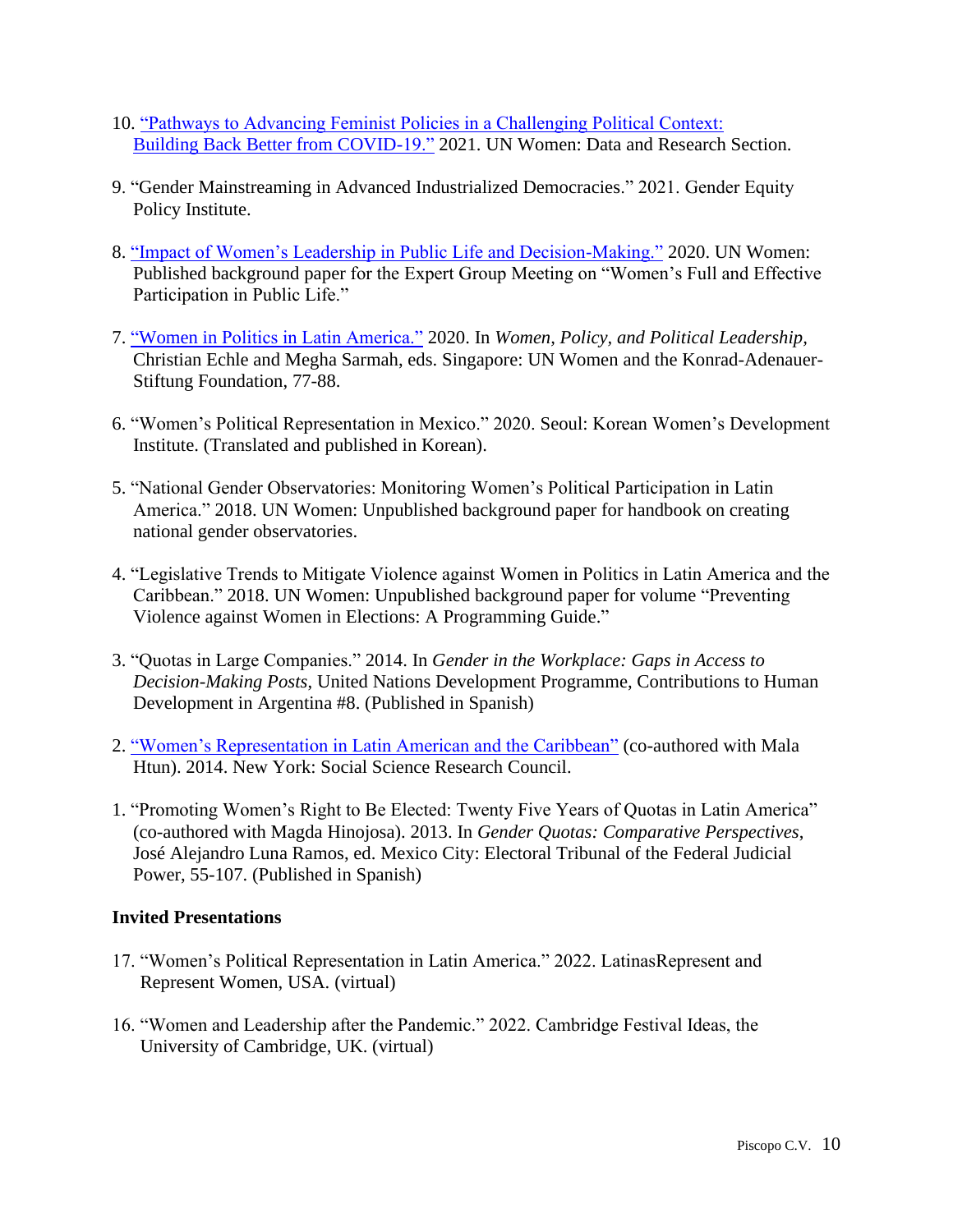- 15. "The Global Fight for Gender-Responsive COVID-19 Recovery Plans: Implications for Women's Rights." 2021. Handong Global University, the Korean Ministry of Education, and UNESCO. South Korea. (virtual)
- 14. "On the Frontlines but Left Behind: A Global Perspective on Gender and COVID-19." 2021. International Public Policy Observatory. Northern Ireland. (virtual)
- 13. "Women, Politics, and Political Leadership." 2021. KAS Foundation and the Asian Women's Parliamentary Caucus. Singapore. (virtual)
- 12. "How Did Women Influence the 2020 Election?" 2020. Alice Paul Institute. Mount Laurel Township, New Jersey. (virtual)
- 11. "Stolen Votes to Violence: Resistance to Women in Politics." 2019. National Women's Political Caucus Annual Meeting, Los Angeles, California.
- 10. "The Future of Democracy." 2018. Young Professionals Program of the Los Angeles World Affairs Council. Los Angeles, California.
- 9. "Trump and AMLO: The Future of U.S.-Mexico Relations." 2018. Policy West Conference. Los Angeles World Affairs Council. Los Angeles, California.
- 8. "Constitutional Reforms, Quotas, and Women's Representation in Mexico." 2018. Session at the International Symposium for Constitutional Reforms, Women's Representation, and the Dynamics of Gender Politics. The National Assembly, Seoul, South Korea.
- 7. "Workplaces That 'Lean In'": Achieving Equality and Diversity at the Top." 2016. Executive Training Session. Gates Cambridge Biennial Anniversary, Cambridge, United Kingdom.
- 6. "Electoral Parity: Comparative Perspectives and New Challenges." 2016. Keynote Address to Celebrate International Women's Day. National Electoral Institute, Mexico City, Mexico. (Delivered in Spanish)
- 5. "State Capacity, Criminal Justice, and Political Rights: Rethinking Violence against Women in Politics." 2015. The National Autonomous University of Mexico and the Electoral Tribunal of the Federal District of Mexico City, Mexico City, Mexico. (Delivered in Spanish)
- 4. "Gaining Power: Female MPs and Parliaments as Gendered Workplaces." 2015. The United Nations Development Programme, New York City, New York.
- 3. "Gender Quotas in Mexico and Latin America." 2014. Electoral Tribunal of the Federal Judicial Power, Mexico City, Mexico. (Delivered in Spanish)
- 2. "The View from Latin America: Have Quotas Made a Difference?" 2013. Executive Training session at the retreat "Gender Quotas at the Global Level: Beyond Parity Governance?" The Global Governance Program, the European University Institute, Florence, Italy.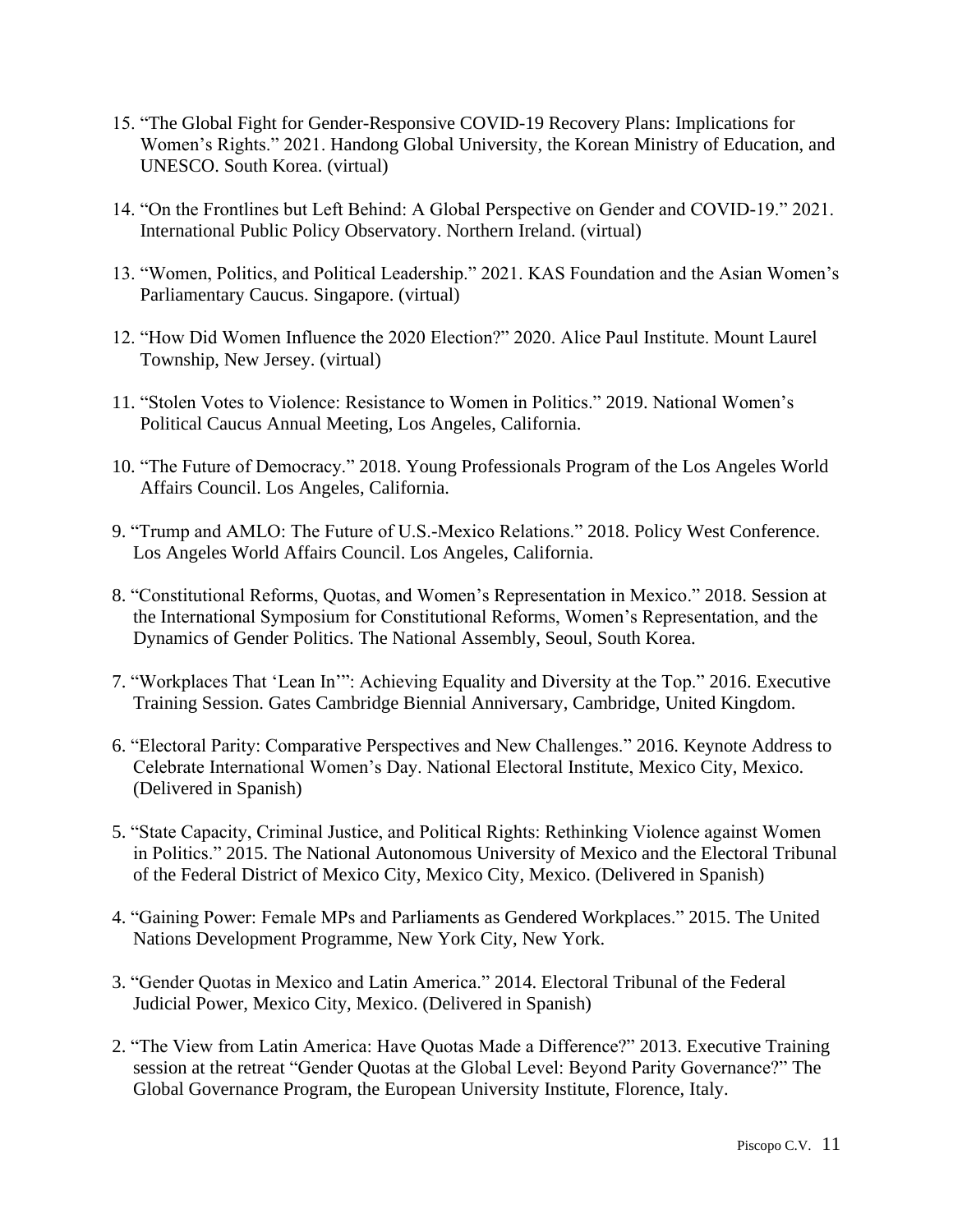1. "Best Practices in the Protection of Women's Political Rights." 2013. Keynote Address to Celebrate the 60th Anniversary Celebration of Women's Suffrage in Mexico*.* Federal Electoral Institute, Mexico City, Mexico. (Delivered in Spanish)

## **Expert Meetings and Consultations**

- 13. Expert consultation for Poder Ciudadano (Citizen Power) on Costa Rica's proposed electoral reform and its effects on gender parity. San José, Costa Rica. (virtual)
- 12. Expert Discussion for Global Affairs Canada. "Building Democracy Assistance Back Better." 2021. Parliamentary Centre. Ottawa, Canada. (virtual)
- 11. Expert Group Meeting, "Changing harmful norms to prevent violence against women in politics and leadership: Charting a forward-looking agenda." 2021. Overseas Development Institute. London, UK. (virtual)
- 10. Expert Group Meeting, "Women's Full and Effective Participation and Decision-Making in Public Life." 2020. UN Women and the 65<sup>th</sup> Committee on the Status of Women. (virtual)
- 9. Expert consultation on Designing Gender Quota Laws. 2019. UN Women Guatemala, teleconference. (In Spanish)
- 8. Expert Group Meeting, "Data and Violence against Women in Politics." 2019. UN Women, New York City, New York.
- 7. Expert interview, "Promotion of Women's Participation in Japanese Politics." 2019. Japanese Ministry of Government Delegation to the European Conference of Politics and Gender, Amsterdam, the Netherlands.
- 6. Think Tank on Violence against Women in Politics. 2019. United Nations Development Programme for Latin America and the Caribbean, Panama City, Panama. (In Spanish)
- 5. Expert review, Survey on Sexual Harassment and Sexual Misconduct in the Workplace. 2018. Statistics Canada, via email.
- 4. Expert Group Meeting, "Gender and Political Participation in Latin America and the Caribbean." 2018. Social Science Research Council, New York City, New York.
- 3. Expert Group Meeting, "Measuring Violence against Women in Elections." 2018. The Carter Center, Atlanta, Georgia.
- 2. Expert interview for Election Observation Mission to the United States General Election. 2016. Organization of American States, teleconference. (In Spanish)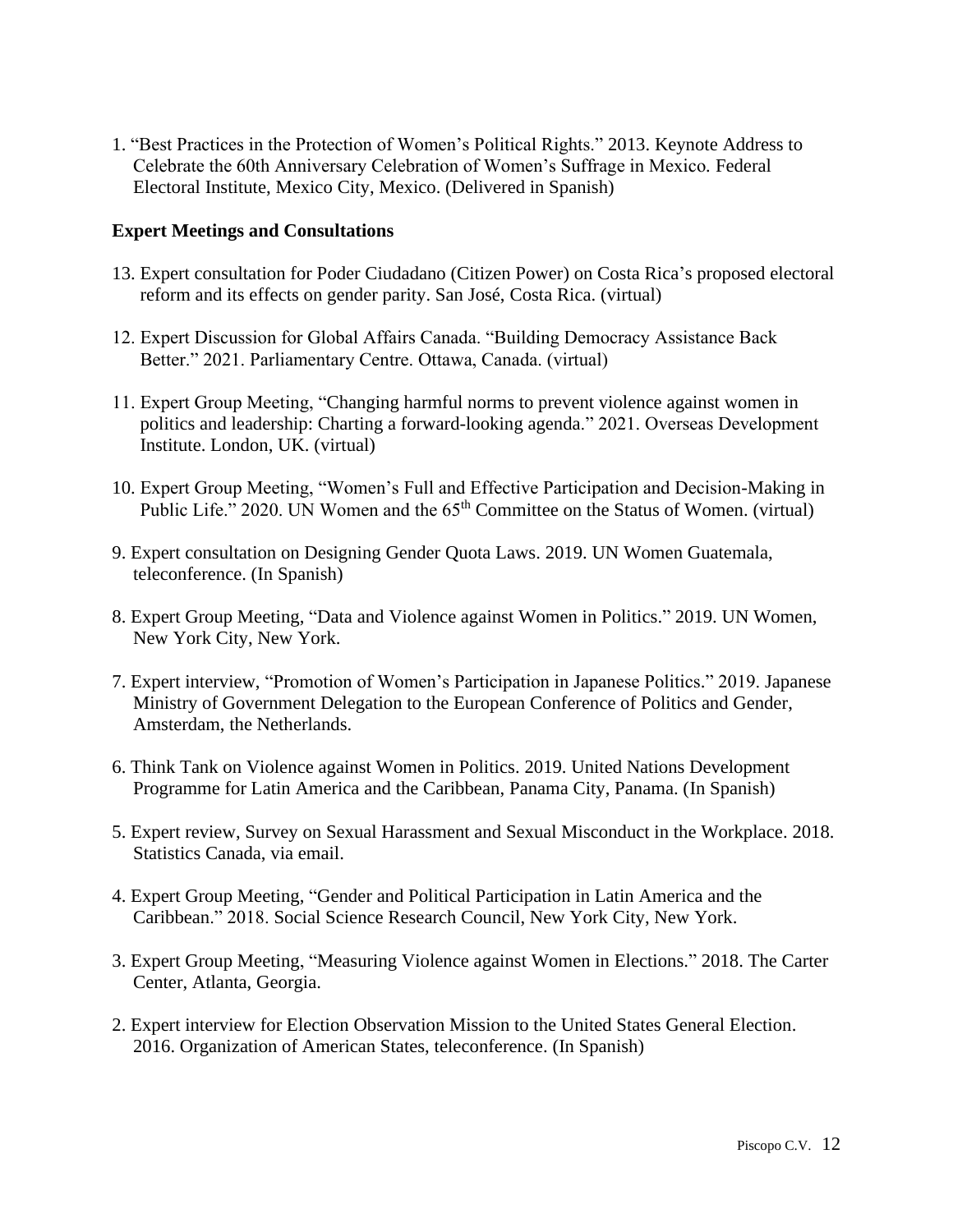1. Expert Working Group on the Impact of Women in Parliament. 2014. The Inter-Parliamentary Union, New York City, New York.

### Grant-Funded Workshops

### **Grants Received**

"Opposition to the Political Participation of Women and Gender Justice Advocates: Building a Feminist Research Agenda" (co-organized with Denise Walsh). 2017. Funded by and hosted at the Institute for Research on Women and Gender at the University of Michigan, Ann Arbor, Michigan. (competitive)

"Gender, Politics, and Violence: Conceptual and Methodological Challenges" (co-organized with Gabrielle Bardall and Elin Bjarnegård). 2017. Funded by the Uppsala Forum and hosted at Uppsala University, Uppsala, Sweden. (competitive)

### **Invited Papers**

"Local Politics Goes Remote: Women City Councillors in British Columbia and California" (coauthored with Susan Franceschet). 2022. *Gender and Politics in a Global Pandemic,* the University of Calgary and the Banff Centre, Banff, Canada.

"Towards a New Framework for Analyzing Gender and Political Violence" (co-authored with Elin Bjarnegård). 2019. *Gender and Violence against Political Actors*, Uppsala University and the Swedish Agency for International Development, Uppsala, Sweden.

"Women to the Rescue? Gender Stereotypes and Women's Political Representation." 2019. *The Public and Democracy in Latin America*, the Latin American Public Opinion Project, Vanderbilt University and University of Los Andes, Bogotá, Colombia.

"Youth Evaluations of the Leadership Capacities of Male and Female Candidates: An Experimental Study in the United States" (co-authored with Kostança Dhima). 2019. *A Cross National Experimental Study of Attitudes about Women in Government and Leadership,* Texas A&M University, College Station, Texas.

"Group Marginalization and Political Engagement" (co-authored with Amanda Clayton and Diana Z. O'Brien). 2018. *The Empirical Study of Gender*, Vanderbilt University, Nashville, Tennessee.

"The Limits of Leaning In: Ambition and Candidate Training in Comparative Perspective." 2017. *Good Reasons to Run*, the University of Pennsylvania, Philadelphia, Pennsylvania.

"Still Left Behind: Gender, Political Parties, and Latin America's Pink Tide" (co-authored with Kendall Funk and Magda Hinojosa). 2017. *Gender Equality in Post-Millennium Latin America: Achievements and Challenges*, University of Miami, Miami, Florida.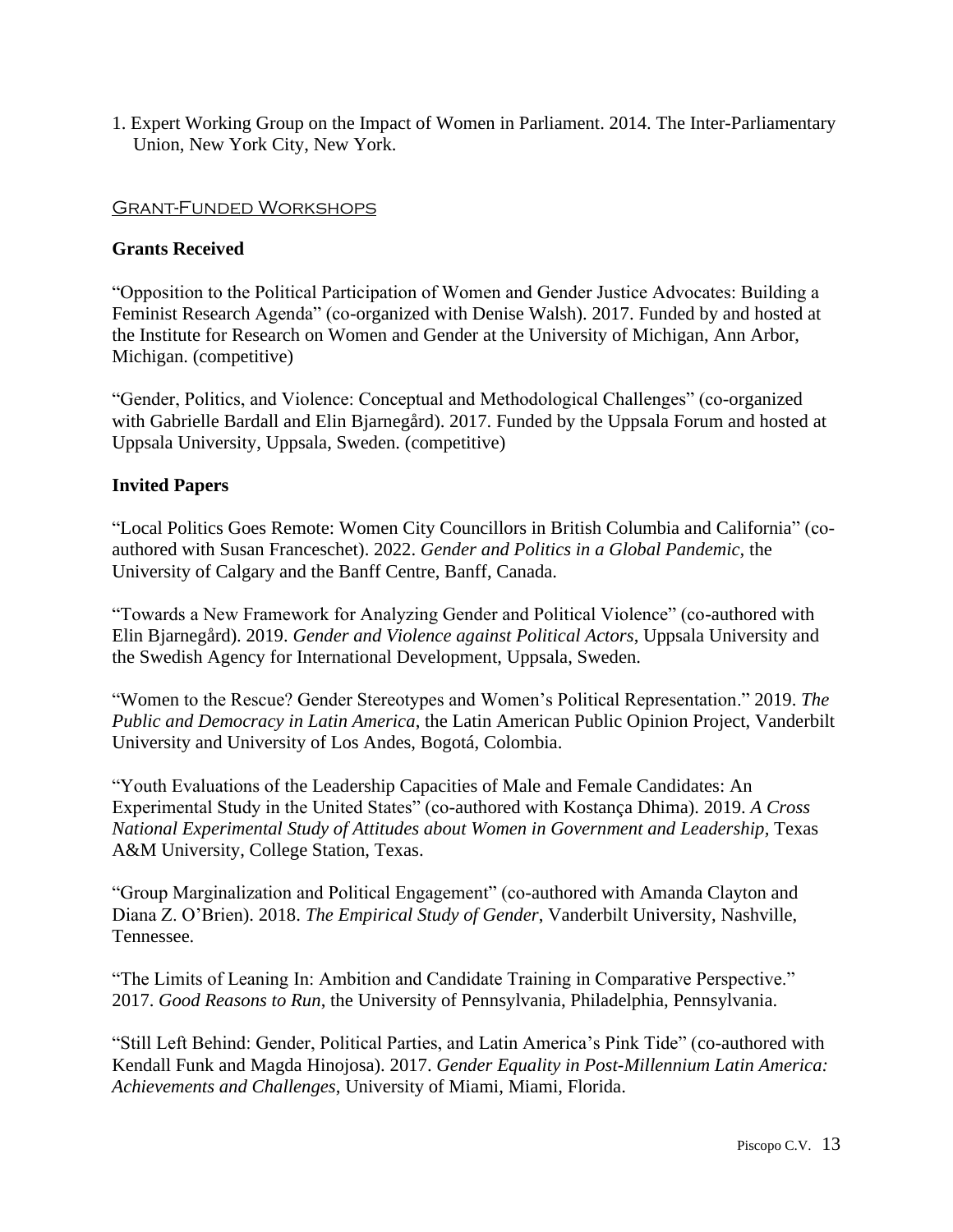"How Informal Networks Influence Formal Rules: Quotas, Parity, and Electoral Regulation in Mexico." 2015*. Gender and Informal Institutions*, the University of Manchester, Manchester, United Kingdom.

"Measuring Women's Political Empowerment in the Context of Parity." 2015. *Measuring Women's Political Empowerment across the Globe: Strategies, Challenges, and Future Research*, Thyssen Foundation, Cologne, Germany.

"Towards Gender Balance in Government: Women's Political Representation in Costa Rica." 2015. *Latin American Women Lead*, Rice University, Houston, Texas.

"Motherhood and Politics in Latin America: Continuity and Change" (co-authored with Susan Franceschet and Gwynn Thomas). 2012. *Mothers and Others: Parents in Politics,* Banff Conference Center, Banff, Canada.

"The Impact of Gender Quotas: Comparative Findings and Future Research" (co-authored with Susan Franceschet and Mona Lena Krook). 2011. *The Impact of Gender Quotas*, University of Washington, St. Louis, Missouri.

## Invited Lectures (2016-2022)

"Women Leaders, Gender Policy, and the Pandemic: Reflections on Research and Practice." 2022. Harvard University, Massachusetts. (virtual)

"Entry Points, Activists, and Femocrats: Gendering COVID-19 Response and Recovery." 2021. University of Tampere, Finland. (virtual)

"Building Back Better: A Global Look at Feminist COVID-19 Recovery Plans." 2021. Universitat Pompeu Fabra, Barcelona, Spain. (virtual)

"Why Do Women Face Higher Standards in Politics?" 2020. University SEK, Quito, Ecuador. (Delivered in Spanish; virtual)

"Elect Women, not Leftists: Mapping Latin American Elites' Attitudes towards Gender Equality." 2020. Australia National University, Canberra, Australia. (virtual)

"Democratic Crisis, Right Turns, and Women's Political Participation in Latin America." 2020. University of Costa Rica, San José, Costa Rica. (Delivered in Spanish)

"Inclusions or Exclusion? New Directions in Researching Gender and Legislatures." 2019. Gender and Political Institutions Workshop, Vancouver City Hall, Vancouver, Canada.

"Falling Behind: Why Other Countries Elect More Women than the United States." 2019. Oklahoma State University, Stillwater, Oklahoma.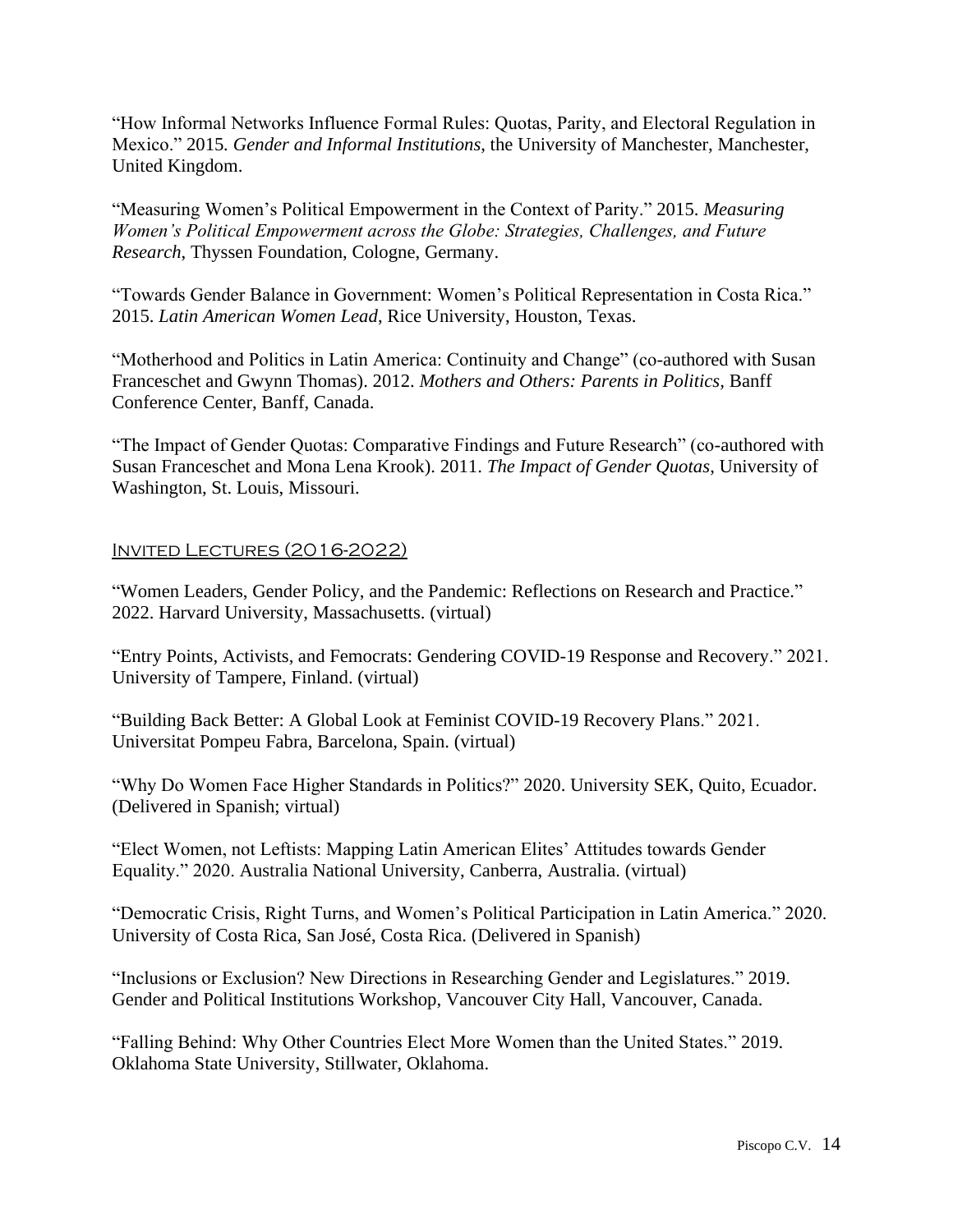"The Reactive Left: Evaluating Gender Equality in Latin America." 2018. Latin American Congress of Social Science (CLACSO), Buenos Aires, Argentina. (Delivered in Spanish)

"Will Women Win Tomorrow? What the World Can Teach the U.S. about Electing Women." 2018. Reed College, Portland, Oregon.

"Gender Quotas in Latin America: Lessons and Challenges for Chile." 2018. Center for the Study of Conflict and Cohesion, Santiago, Chile. (Delivered in Spanish)

"Still Left Behind: Explaining Women's Nomination and Election in Latin America." 2018. University of Tokyo, Tokyo, Japan.

"All Male Panels? Representation and Democratic Legitimacy." 2018. Birkbeck College, London, United Kingdom.

"Separating Everyday Sexism from Violations of Political Rights." 2017. Uppsala University, Uppsala, Sweden.

"Backlash and Resistance to Women in Politics." 2016. Rutgers University, New Brunswick, New Jersey.

"From the Legislature to the Presidency: Electing Women in Latin America." 2016. Wellesley College, Wellesley, Massachusetts.

"Do Women in Politics Matter: Presence, Policy, and Attitudinal Change." 2016. Bentley University, Waltham, Massachusetts.

"Inclusive Institutions, Tepid Reforms: Women's Legislative Committees and Caucuses in Latin America." 2016. Wesleyan University, Middletown, Connecticut.

"Legislative Gender Quotas and Feminist Policymaking in Argentina and Chile." 2016. Harvard University, Cambridge, Massachusetts.

## SELECTED CONFERENCE PRESENTATIONS (2016-2020)

"Founding Narratives and Men's Political Ambition: Experimental Evidence from U.S. Civics Lessons" (co-authored with Amanda Clayton and Diana Z. O'Brien). 2019. European Conference on Politics and Gender, Amsterdam, the Netherlands.

"Gender Quotas, and Campaign Finance in Chile" (co-authored with Magda Hinojosa, Peter Siavelis, and Gwynn Thomas). 2019. Annual Meeting of the Western Political Science Association, San Diego, California.

"Confronting Violence against Women in Politics: Parties, Impunity, and the Importance of Electoral Justice." 2018. Conference on Political Reforms, National Autonomous University of Mexico, Mexico City, Mexico. (Delivered in Spanish)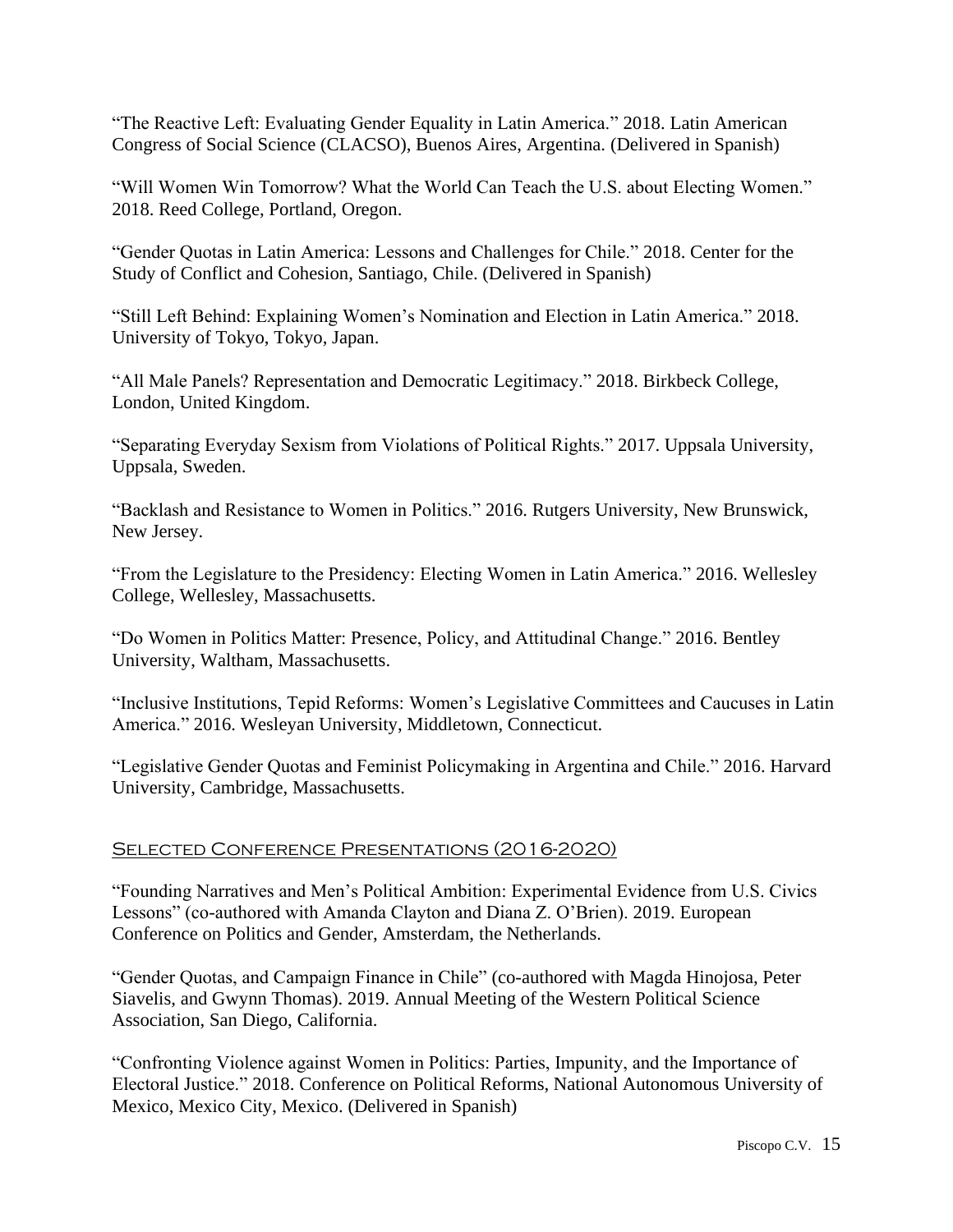"Making Politics Male Again? Inclusion, Exclusion, and Political Ambition" (co-authored with Amanda Clayton and Diana Z. O'Brien). 2018. Annual Meeting of the American Political Science Association, Boston, Massachusetts.

"Backlash and the Future of Feminism" (co-authored with Denise Walsh). 2018. World Congress of the International Political Science Association, Brisbane, Australia.

"Lessons from a Late Adopter: Chile's Electoral Reform and Women's Representation" (coauthored with Magda Hinojosa, Peter Siavelis, and Gwynn Thomas). 2018. The Annual Congress of the Latin American Studies Association, Barcelona, Spain.

"When the Going Gets Tough: The Electoral Environment, Political Parties, and Women's Nominations in Latin America" (co-authored with Kendall Funk and Magda Hinojosa). 2018. Annual Meeting of the Midwest Political Science Association, Chicago, Illinois.

"Gender, Recruitment, and Ambition in Comparative Perspective." 2017. Annual Meeting of the American Political Science Association, San Francisco, California.

"Gender and Political Violence: Motives, Forms, and Impacts" (co-authored with Gabrielle Bardall and Elin Bjarnegård). 2017. European Conference of Politics and Gender, Lausanne, Switzerland.

"Still Left Behind? Women's Representation, Political Parties, and the Pink Tide" (co-authored with Kendall Funk and Magda Hinojosa). 2017. Annual Congress of the Latin American Studies Association, Lima, Peru.

"The Head of the Class: Feminist Legislators, Women's Representation, and Career Paths in Argentina" (co-authored with Mariana Caminotti). 2016. World Congress of the International Political Science Association, Poznań, Poland.

"Quotas, Rights, and Courts. Electoral Justice with a Gender Perspective in Latin America." 2016. Annual Congress of the Latin American Studies Association, New York City, New York.

## Grants and Honors

McArthur International Travel Fellowship, Occidental College, 2020.

Latin American Public Opinion Project, placement of questions to measure gender equality attitudes on the 2018-2019 survey wave, Vanderbilt University, 2019.

Faculty Enrichment Grant, Occidental College, 2019.

Second Century Fund, Centennial Center for Political Science and Public Affairs, 2018.

Faculty Enrichment Grant, Occidental College, 2017.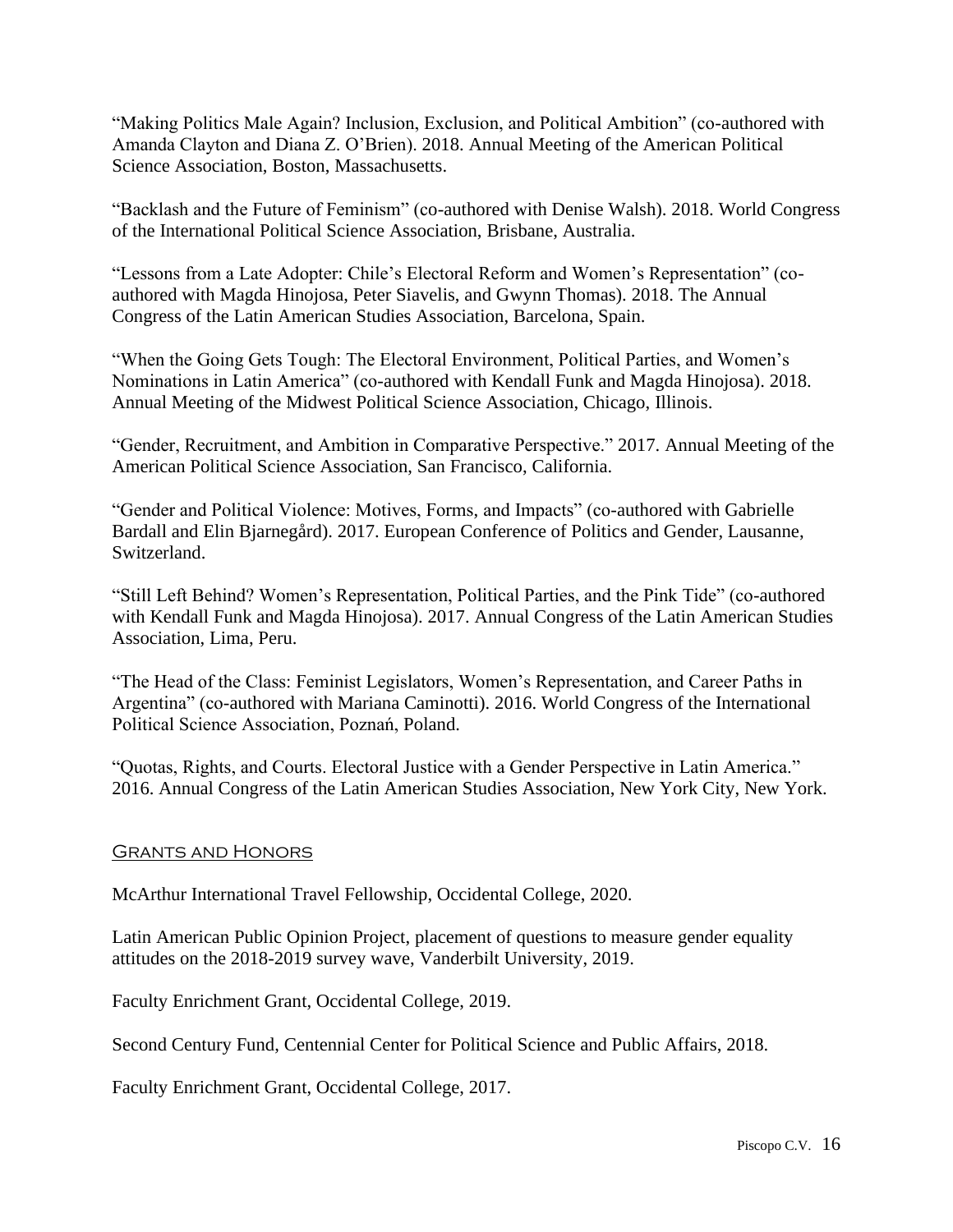Equity, Diversity, and Inclusion Grant (with Amanda Clayton and Diana Z. O'Brien), Vanderbilt University, 2017.

McArthur International Travel Fellowship, Occidental College, 2016.

Faculty Enrichment Grant, Occidental College, 2015.

Small Grant for Research, American Political Science Association, 2014.

Bouchet Graduate Honor Society, for work to promote diversity in higher education, Yale University, 2011.

Visiting Research Fellow, Universidad de San Martín, Buenos Aires, Argentina, March-August, 2009.

Graduate Fellowship. Center for Work and Service, Wellesley College, 2009.

Carrie Chapman Catt Research Prize for Women and Politics, Iowa State University, 2009.

Research Award. Institute for International, Comparative, and Area Studies, University of California, San Diego, 2009.

Dissertation Research Award. Center for Iberian and Latin American Studies, University of California, San Diego, 2008.

Dean's Research Travel Award, Division of the Social Sciences, University of California, San Diego, 2008.

San Diego Fellowship, University of California, San Diego, 2004-2006.

## **SERVICE TO THE PROFESSION**

## **1. Journal Co-editor**

*Politics, Groups, and Identities,* 2019-present

## **2. Journal Editorial Boards**

*American Journal of Political Science,* 2021-present *América Latina Hoy* (Spain)*,* 2021-present *Politics & Gender,* 2019*-*present *European Journal of Politics and Gender,* 2017-present *Political Studies Review,* 2017-present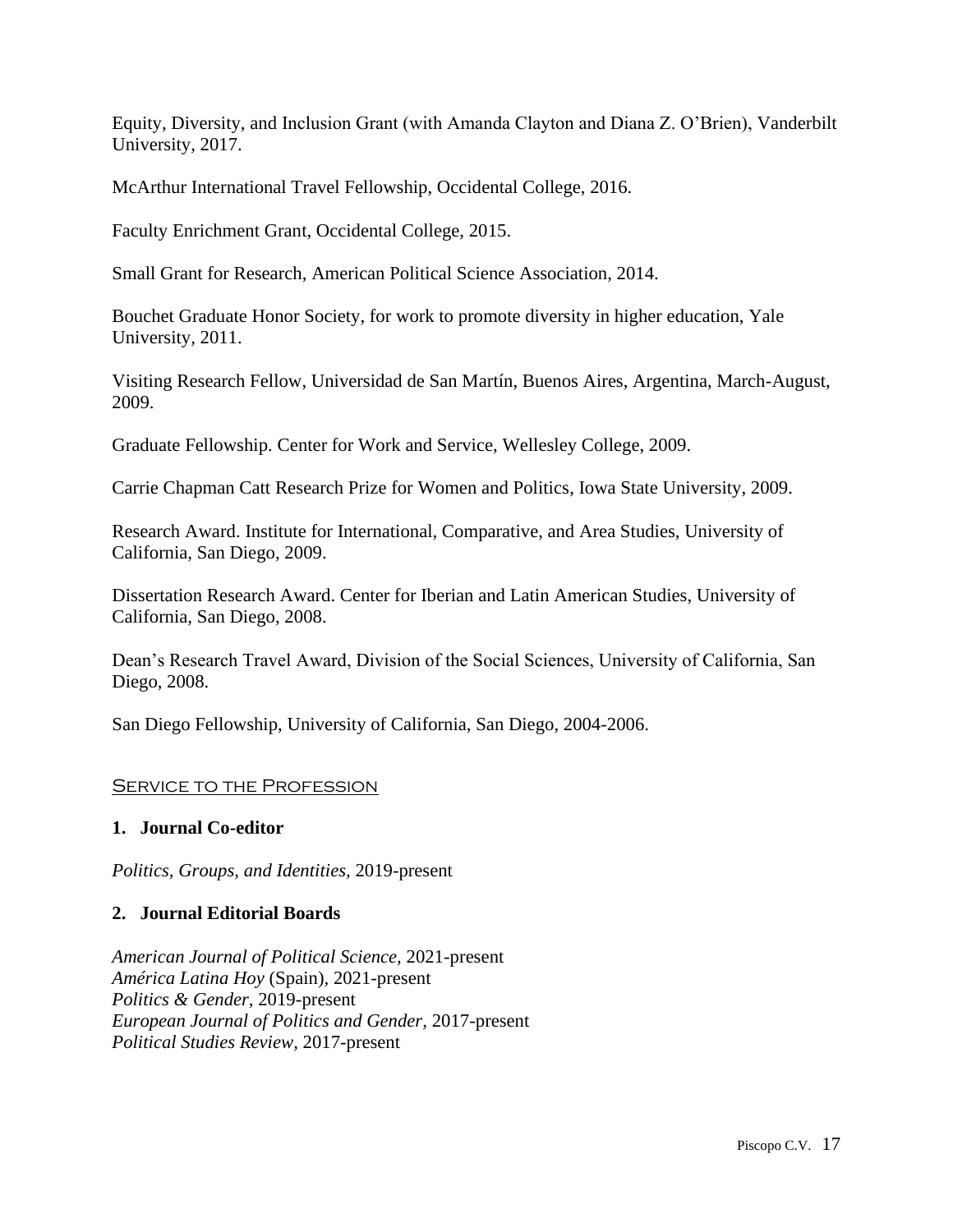## **3. Grant Panels**

The Catholic University of Peru, external reviewer on university grants, 2022 and 2018 The Ministry of Science and Technology, Spain, external reviewer on panel allocating national

grants in gender and women's studies, 2021 University of Costa Rica, external review on university grants, 2020 Research Foundation of Flanders, Belgium, eternal reviewer on social sciences panel, 2016

## **4. Research Networks**

Innovation and Dialogue on Gender, Politics, and Democratic Leadership in Argentina (INNOV.AR), steering committee, 2019-present

Empirical Gender Research Network, board, 2018-present

## **5. American Political Science Association**

Member, Best Paper Award Committee, Legislative Studies Section, 2020 Data Access and Research Transparency Committee, Women's Caucus for Political Science, 2017-2019 Treasurer, Women and Politics Research Section, 2014-2016 Reviewer, Small Grant Applications, 2015 Member, Best Paper Award Committee, Women and Politics Research Section, 2013

## **6. European Consortium of Political Research**

Program Chair, Women and Representation Research Section, European Conference on Politics and Gender, 2019

Speed Mentor, European Conference on Politics and Gender, 2017

## **7. Midwest Political Science Association**

Program Chair, Latin American and Caribbean Research Section, Annual Conference of the Midwest Political Science Association, 2018

## **8. Referee**

*American Journal of Political Science American Political Science Review British Journal of Political Science Canadian Journal of Political Science Comparative Politics Comparative Political Studies Electoral Studies European Journal of Politics and Gender Governance International Feminist Journal of Politics*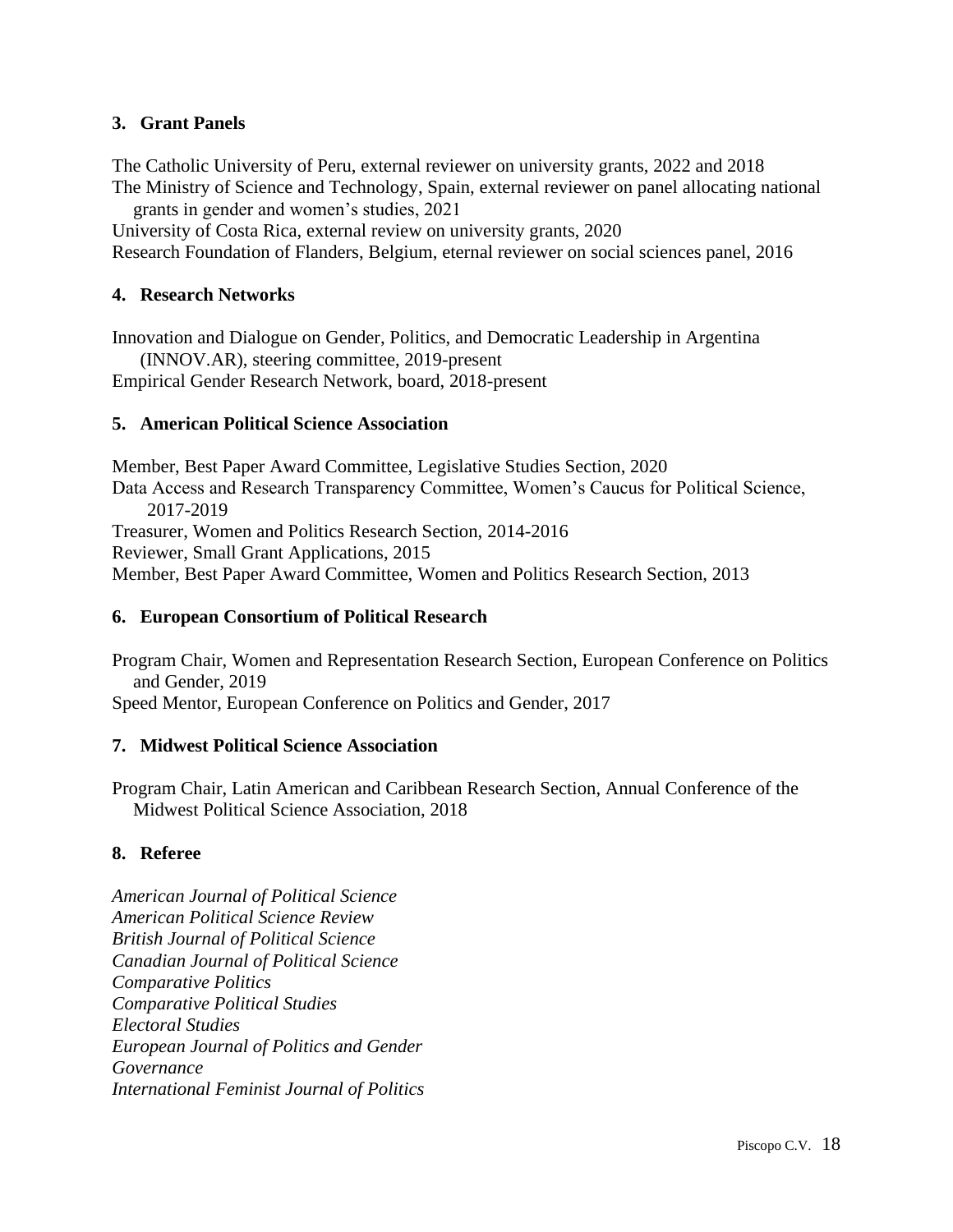*International Political Science Review Journal of European Politics and Policy Journal of Latin American Studies Journal of Politics Journal of Politics in Latin America The Journal of Women, Politics, and Policy Latin American Politics and Society Latin American Research Review Party Politics Política y Gobierno* (Mexico) *Political Research Quarterly Politics & Gender Politics, Groups, and Identities PS: Political Science Publius: The Journal of Federalism Representation Revista Mexicana de Ciencias Políticas y Sociales Revista de Ciencia Política* (Chile) *Western European Politics Women's Studies International Forum Social Forces Social Politics* 

#### Graduate Student Advising

#### **Dissertation committees**

Juliana Restrepo Sanín (Rutgers University), 2018

#### **Dissertation/book conferences**

Cecilia Josefsson (Uppsala University), 2019

#### SERVICE TO OCCIDENTAL COLLEGE

Member, Director of Teaching, Learning, and Research Support search committee, 2022.

Chair, Committee on Scholarship, Research, and Intellectual Life, 2021-present.

Member, Advisory Board for Latino/a and Latin American Studies, 2015-present.

Member, Academic Planning Committee [curriculum committee], 2019-2020.

Member, Student Experience Strategic Planning Committee, 2018-2019.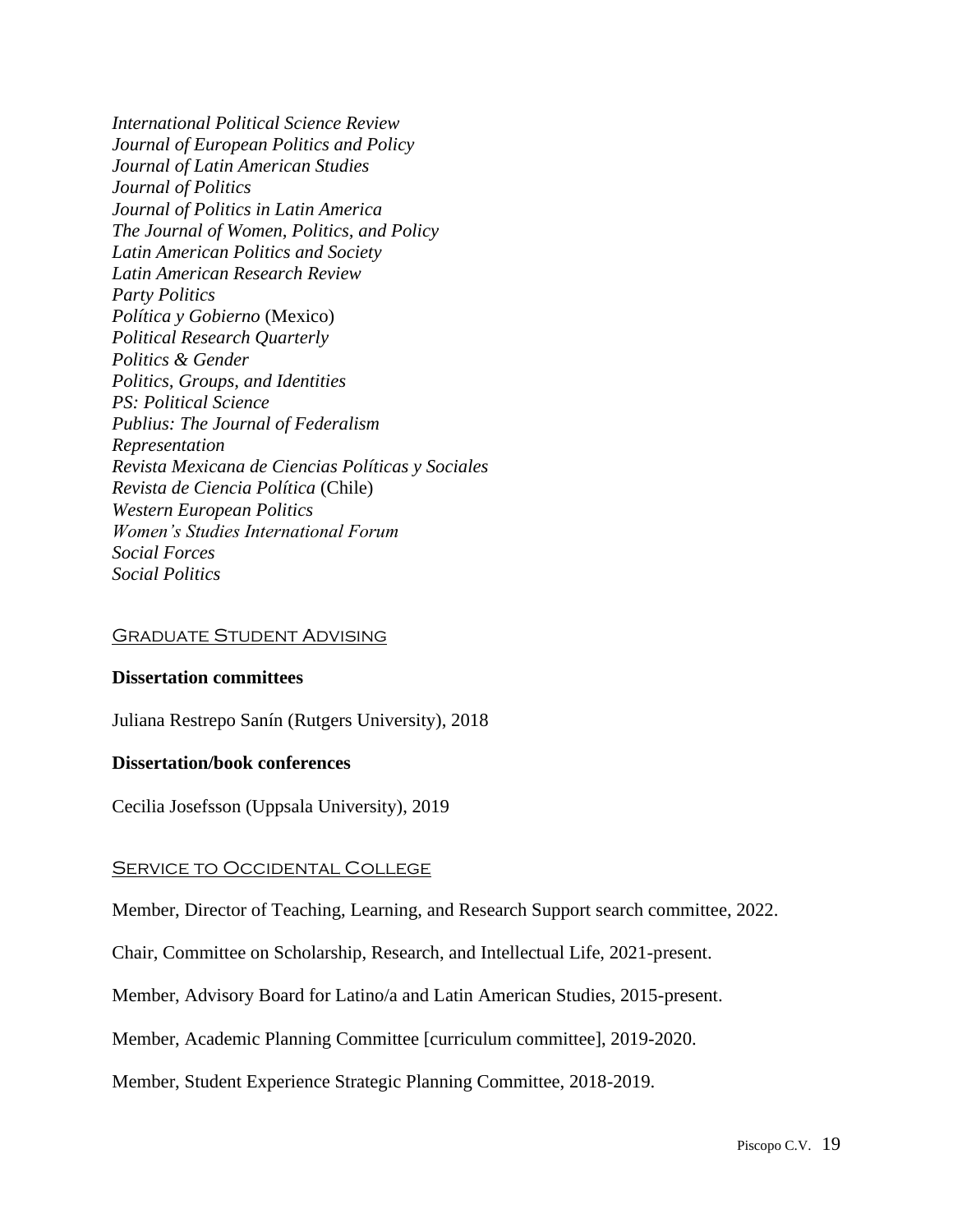Member, Welfare Economics tenure-track search, Economics Department, 2018. Member, National and International Fellowships and Awards Committees, 2014-2018.

Member, Director of National and International Fellowships search committee, 2017.

Member, Tenure and Promotion Processes Task Force, 2016.

Member, Quantitative Reasoning in the Curriculum Working Group, 2016.

### Service to the Politics Department at Occidental College

Chair, American Politics tenure-track search, Politics Department, 2021.

Member, Target of Opportunity search, Politics Department, 2021.

Member, Visiting Assistant Professor search, Politics Department, 2021.

Co-Chair, Fellowships and Grants Committee, Politics Department, 2014-2020.

Member, Political Theory tenure-track search, Politics Department, 2015.

### Courses Taught

#### **Occidental College (2013-present)**

American Politics and Policy Ethics and Politics Gender and Politics in the Global South Gender and American Politics Latin American Politics Latino/a Politics Mindful Politics Mobilizing Voters (community-based learning course) Politics, Culture, and Sports The Politics of Crisis: Pandemics and Other Disasters Research Methods Senior Comprehensive Seminar

#### **Salem College (2011-2013)**

American Government Ethics and Politics Gender, Politics, and Policy Introduction to Public Policy Research Methods